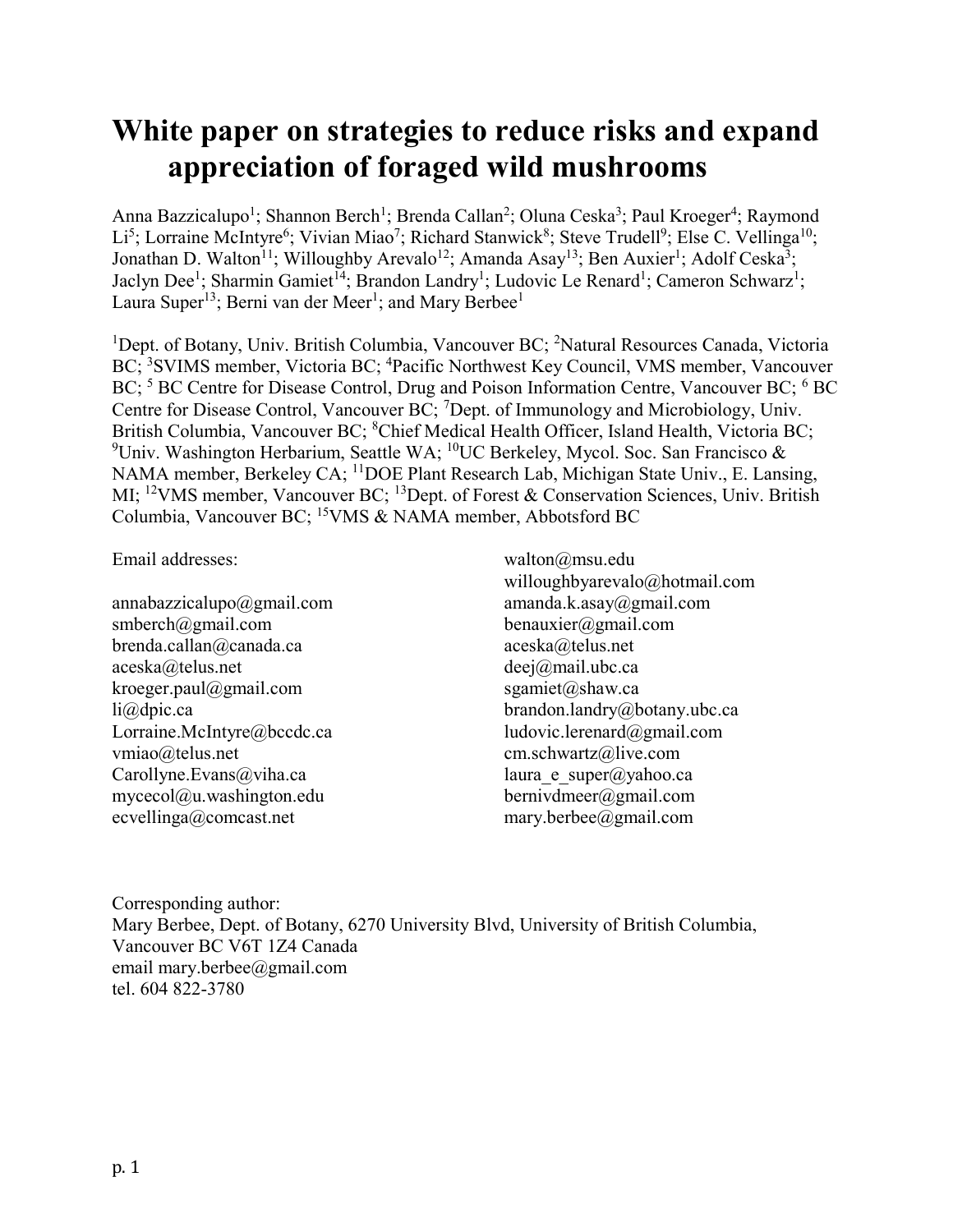## Abstract

Poisonings by mushrooms in the Pacific Northwest (USA) and British Columbia (Canada) will likely increase because of rising interest in foraging for wild food. Among these, serious poisonings may also increase because the non-native death cap mushroom *Amanita phalloides* is spreading in our cities, parks and orchards. To draft recommendations to address these problems, mycologists, medical professionals and research staff met at the University of British Columbia on May 27 and 28, 2017. In this paper, we outline goals for the development and dissemination of information on edible and poisonous mushrooms for healthcare professionals and the general public. To improve on the miniscule 5% of mushrooms identified following calls to poison centers, clear procedures for front-line workers should be developed and implemented so that samples of ingested and potentially poisonous mushrooms are routinely and rapidly conveyed to mycological experts for identification. Through collaboration with mushroom clubs, we recommend expanding training in identification. In consultation with regional governments, voluntary certification programs to help consumers recognize high quality in retailed foraged mushrooms should be developed. We offer a list of regional mushroom species generally regarded as edible for harvesting and consumption. We acknowledge that our recommendations range from readily feasible to difficult but the time has come for an explicit wish list. The recent death of a small child in BC and serious illness in 14 people in California from eating death cap mushrooms lends new urgency to developing strategies to reduce risks from poisonous species.

Key words: center for disease control, death cap mushrooms, edible species list, government regulation, harm reduction, identification, poisoning, public education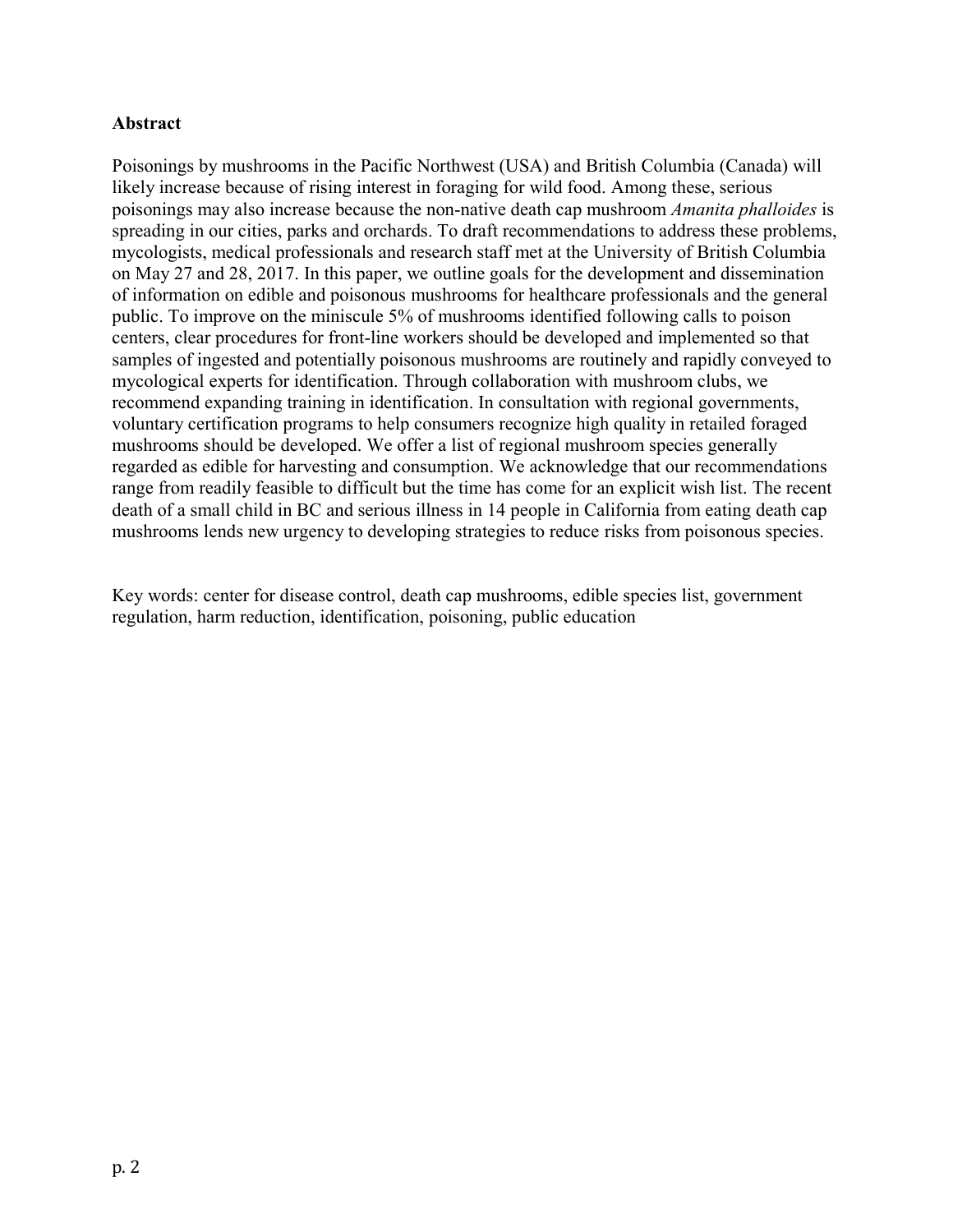#### **Introduction**

Many wild edible mushrooms are delicious and also valuable to our regional economies. We are all descendants of foragers. Some peoples, including some indigenous peoples in northwestern North America (Spak & Hazelbower, 2014) and in Mexico (Ruán-Soto et al., 2006; Santiago et al., 2016), have long and deep traditions of foraging for edible mushrooms. Across much of North America, however, foraging more or less disappeared as immigrants adapted to supermarket shopping. Its rediscovery began as export markets for Pacific Northwest (PNW) and BC wild mushrooms expanded in the 1970's and 1980's (F.B.M. Consulting Ent., 1989). In more recent years, the tastes and textures of foraged wild mushrooms have become deeply appreciated by North Americans (Arora, 2008; Ehlers & Hobby, 2010; Gamiet et al., 1998). As the number of mushroom hunters is increasing, we as a society should be equipped to minimize or handle associated risks.

Last fall, a three-year-old in British Columbia who had eaten death cap mushrooms (*Amanita phalloides*) died in spite of heroic efforts to save him (Smart, 2016). In California, 14 people were poisoned by death caps in 10 separate incidents and although all survived, three needed liver transplants and one, an 18-month-old baby suffered permanent neurological damage (Vo et al., 2017). These tragedies highlight the potential risks associated with consumption of wild mushrooms.

Our goals are to support the appreciation of wild mushrooms in northwestern North America while contributing to strategies for scientific data collection and dissemination, public education and consumer protection that will minimize the risks of poisoning. We specifically consider approaches to reduce the chances of further poisonings from the invasive introduced species *Amanita phalloides* (Wolfe et al., 2010).

## Recommendations to reduce risks of poisoning:

- Strengthen communication among healthcare providers, poison control centers and expert mushroom identifiers to improve the likelihood of correct identification of suspect fungi that had been eaten. Develop and promulgate standardized procedures for collecting specimens, conveying them to identifiers, and recording and curating the final identifications.
- Publicize data from mushroom exposure records to raise awareness among healthcare providers and veterinarians about the circumstances and the range of symptoms related to mushroom poisoning.
- Research on toxins is still needed for dangerous but understudied taxa like *Gyromitra* spp., *Galerina* spp. and *Amanita smithiana.* It remains unclear whether mushroom toxin levels are species or strain specific, or variable depending on environment.
- *Amanita phalloides* is an emerging threat to human health. Find ways to minimize harm from this and other poisonous species. Poisoning from wild mushrooms is as much an emerging issue in cities as in forests and we have an opportunity to reduce risk of serious harm to casual toddler and pet grazers as well as to adult foragers.
- Expand public education initiatives, bearing in mind the need to reach diverse communities in our multicultural societies.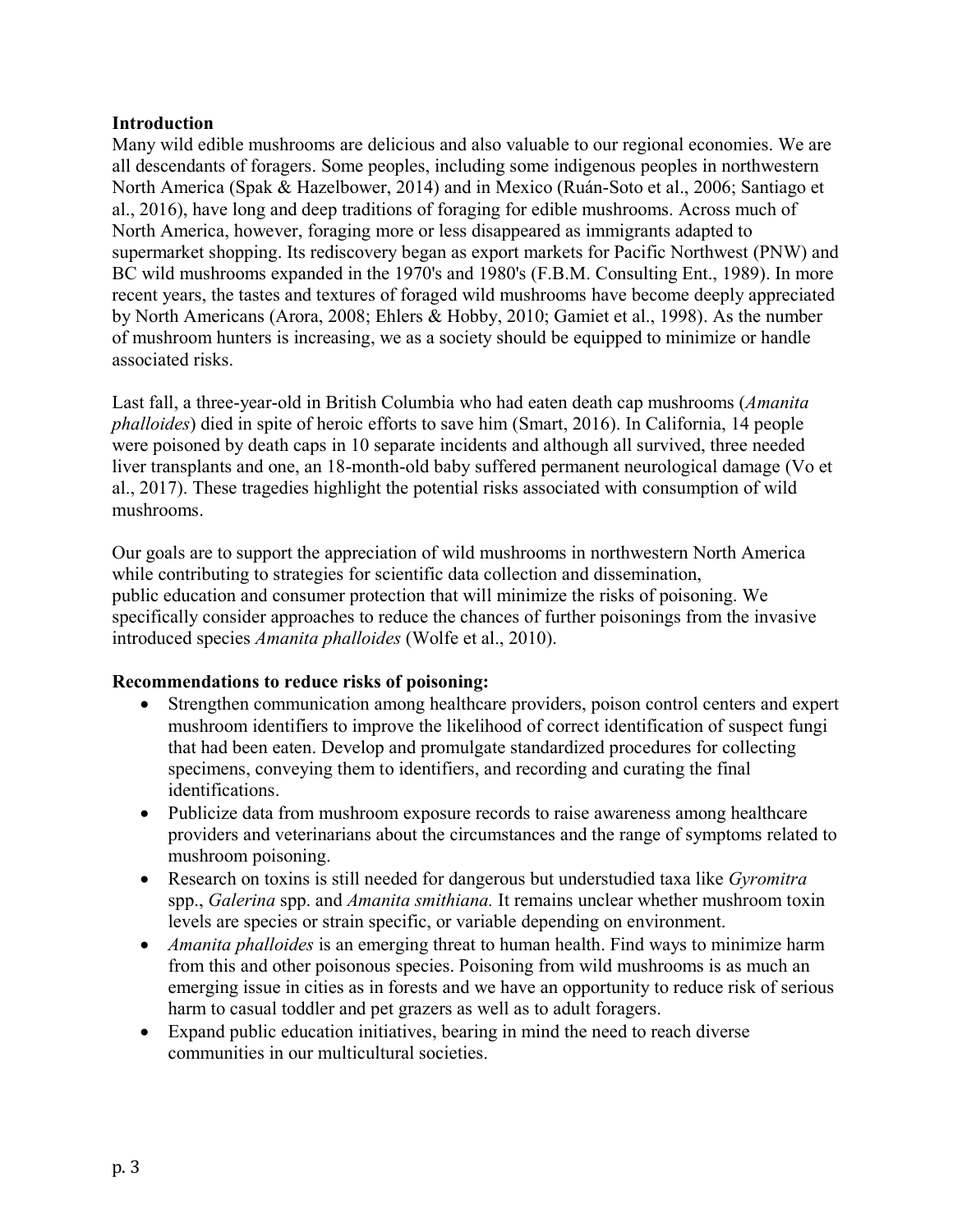Less than 1% of calls to poison control centers in North America involve mushrooms. Of the 83,140 cases of actual or suspected ingestion of mushrooms reported to poison control centers in the USA from 2001-2012, 77.6% involved children (Hatten et al., 2012). Of the calls, minor symptoms were reported in 10,953 cases; moderate symptoms in 7805 and major symptoms in 568. Death resulted in 45 cases. No symptoms were reported in 76.7% or 63,770 cases (Hatten et al., 2012). Most cases of mushroom ingestion where, for example, a child had only nibbled a small piece did not result in any poisoning symptoms. However, even in the absence of symptoms, possible ingestion of an unidentified mushroom can lead to much anxiety for parents (and sometimes the patient) and may result in a hospital visit.

When mushroom poisoning does occur, it can be difficult to manage. Hospitals do not have staff mycologists. Healthcare personnel have limited ability to identify mushroom species and must rely on recognition of clinical syndromes to guide management. Because it is uncommon, the diagnosis of mushroom poisoning may be delayed or missed, sometimes with disastrous consequences. Treatment of mushroom ingestion is largely symptomatic and the mushroom species involved is only identified  $\sim$ 5% of the time, or only 10.4% of the time where a serious effect or death resulted (Hatten et al., 2012). Reliable antidotes are lacking for the most serious types of mushroom poisonings.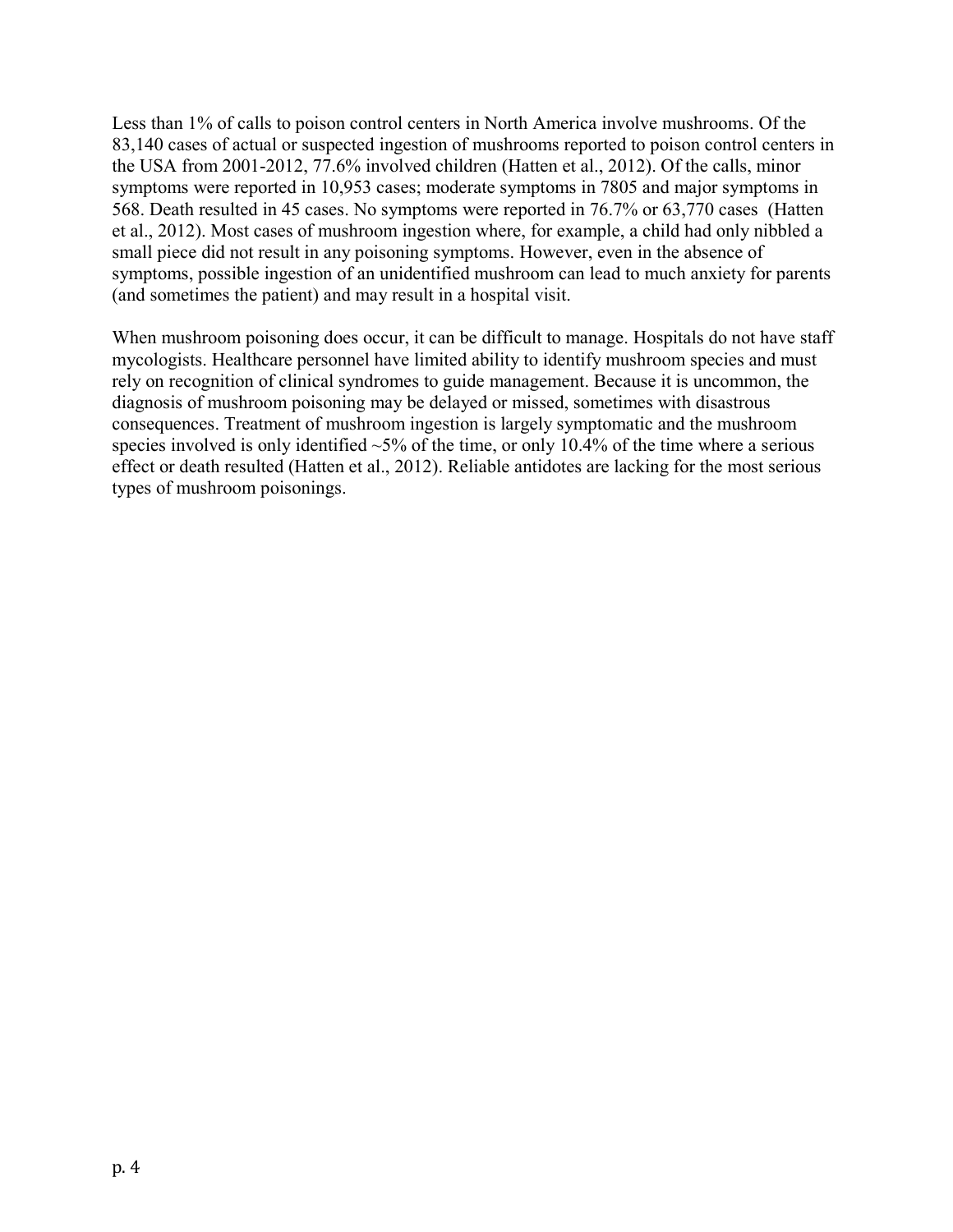

Fig. 1. Identification of these poisonous west coast mushrooms can help save the life of someone who ate one. A) death cap, *Amanita phalloides* Mushroom Observer 211761 UBC F32774, B) deadly parasol *Lepiota subincarnata* UBC F29841, C) *Galerina marginata*, D) *Cortinarius rubellus*, E) Smith's amanita *Amanita smithiana* PK7613, F) false morel or brain mushroom, *Gyromitra esculenta* Mushroom Observer 195828 UBC F31398. Photos A, B, F by A. Ceska; E by L. Le Renard; C, D by M. Beug.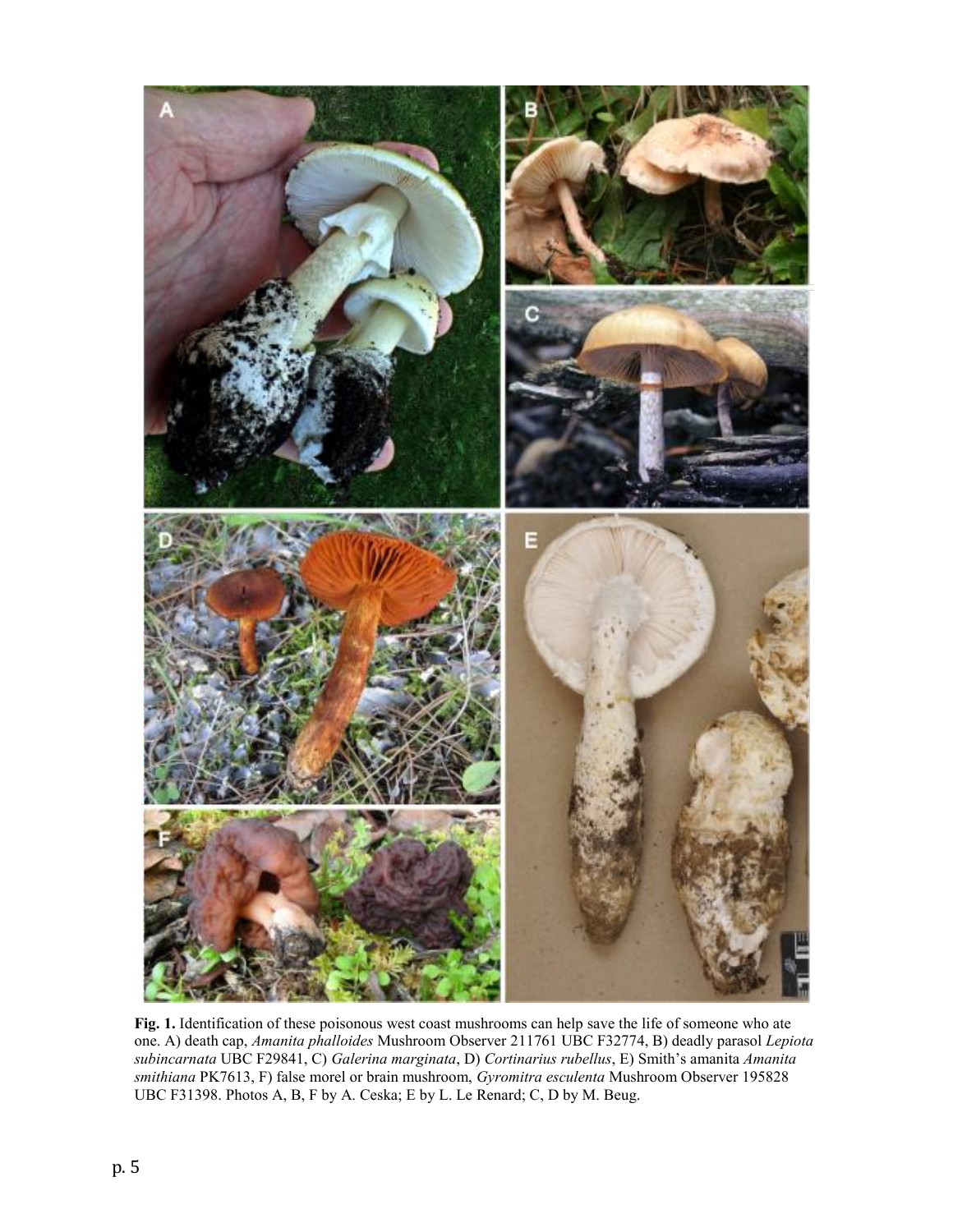#### *Improving rates of identification of mushrooms requires coordination between healthcare professionals and mycologists*.

Identification of a mushroom becomes relevant in cases of serious poisonings caused by toxins with delayed actions. The identification can confirm a diagnosis and it can help in predicting the course of the illness and in preparation for later phases of treatment. Intensive care, antidotes, and a liver transplant may be necessary to save victims of *A. phalloides* or of *Lepiota* or *Galerina*  species (Figs 1A-C) that contain toxic cyclic peptides (Leikin & Paloucek, 2008). Tragedies in recent years highlight the need for doctors to access the best available treatment protocol where poisoning by cyclic peptides is involved (Beug, 2016a). The toxin orellanine from some *Cortinarius rubellus* (Fig. 1D) can cause kidney failure two days to three weeks after ingestion (Berger & Guss, 2005). As yet uncharacterized toxins from *Amanita smithiana* (Fig 1E) may cause kidney failure 2-5 days after eating the mushrooms (Warden & Benjamin, 1998). Liver, kidney, and neurological toxicity may follow 1-2 days after ingestion of *Gyromitra esculenta* (Fig. 1F) that contain gyromitrin (Michelot & Toth, 1991).

In less severe poisonings, identification is still useful even if it does not change the course of clinical treatment because it can improve our understanding of the edibility or toxicity of species, and our ability to predict and prevent poisonings. In Switzerland, ~49% of mushrooms responsible for poisonings from 1995-2009 were identified, according to the Swiss Toxicological Information Centre database (Schenk-Jaeger et al., 2012). Schenk-Jaeger et al. (2012) pointed out that careful identifications exposed *Caloboletus radicans* for the first time as a poisonous species. In the past, *C. radicans* was likely mistaken for the edible *Boletus edulis* and poisoning was perhaps blamed incorrectly on individual intolerance or on improper food handling. With better lines of communication between healthcare professionals and mycologists, it should be possible to identify a higher proportion of the mushrooms responsible for poisonings in North America as well. Poison control centers and the North American Mycological Association [\(NAMA\)](http://www.namyco.org/mushroom_poisoning_identifiers.php?) maintain lists of experienced mycological identifiers from across the USA and Canada. Included on the lists are members of mushroom clubs, governmental organizations and universities. If a life is potentially at risk, mycologists will drop all else to try to identify a specimen and to revisit the location where a suspicious mushroom had been collected.

While some mushroom species can be recognized from good quality photographs, for positive identification a mycologist needs a physical sample. If the 'sample' consists of the remains of cooked food, stomach contents, or feces, it is often only possible to identify the mushroom by molecular approaches involving PCR or DNA sequencing (Epis et al., 2010; Kowalczyk et al., 2015). The necessary specialized equipment would likely be available to identifiers who work in research laboratories, but it can take days to identify mushrooms by their DNA. If the sample is a fresh mushroom, it will probably be collected, packaged and transported by a non-expert under less than ideal conditions. As far as we know, there have been no experimental studies of simple and effective ways for non-specialists to prepare decay-prone mushroom samples so that their microscopic and DNA characters remain intact and so that they can be preserved as voucher specimens. Undergraduate or graduate students could contribute to developing evidence-based protocols through independent research projects.

The mushrooms or samples related to exposures or poisonings should be preserved in public herbaria to document incidents and to substantiate identifications. After being accessioned into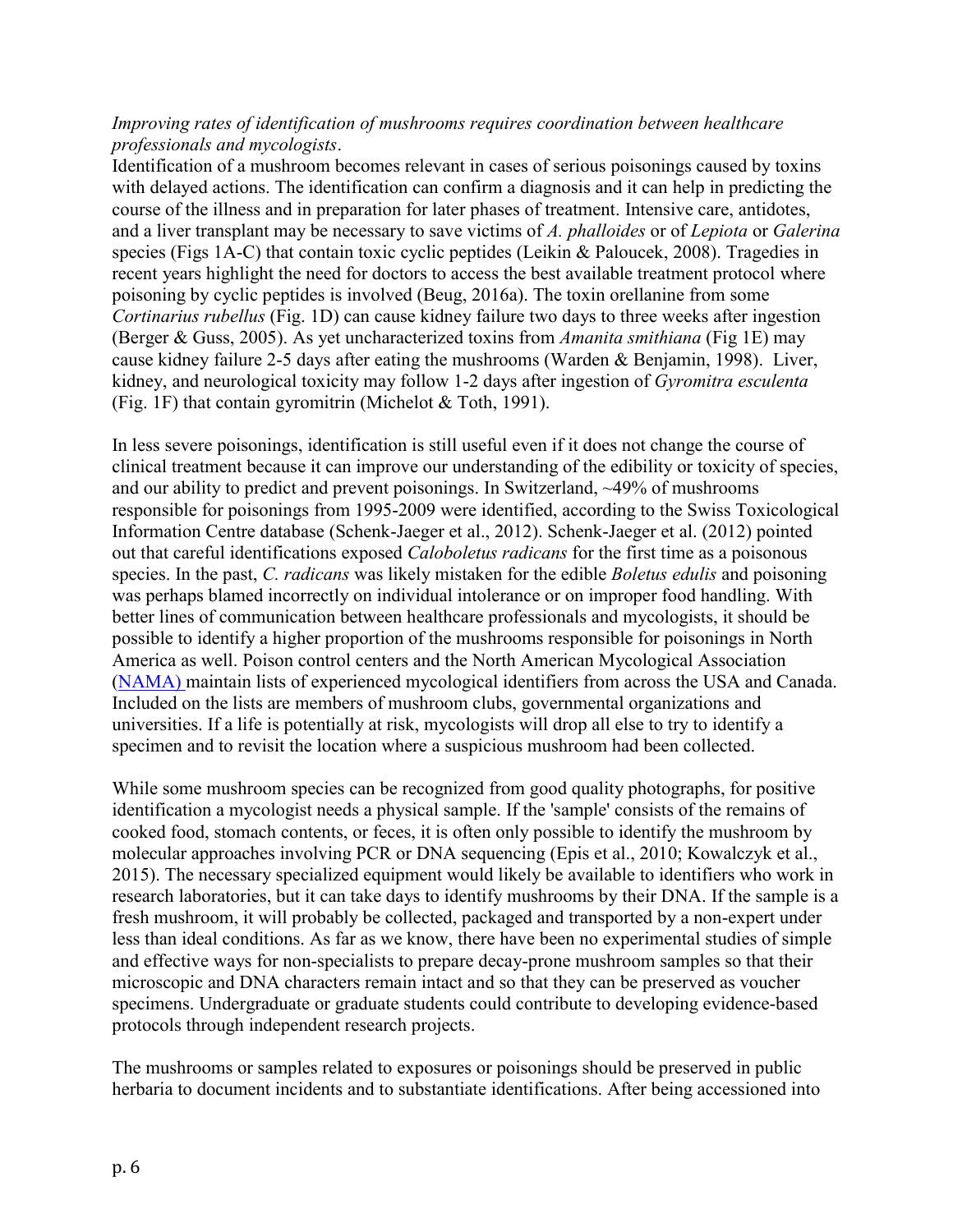the electronic database of a herbarium, each geo-referenced specimen appears as a point on publicly-available species distribution maps (e.g., http://www.pnwherbaria.org/, Abarenkov et al., 2010; Klinkenberg, 2017). Accumulating data on species' geographical and seasonal distributions will help guide deployment of poisoning prevention efforts to areas of greatest need.

*Raising awareness of symptoms and circumstances related to mushroom poisonings.* Much of the current information on edibility in mushroom field guides is based on scant data. This can be remedied in part by making metadata from poison control centers more widely available to the mycological community and health professionals. In the USA, human exposures to mushrooms are included in the American Association of Poison Control Centers National Poison Data System <http://www.aapcc.org/data-system>. Entering Canadian exposure data into a database, prioritizing symptomatic exposures but including non-symptomatic cases where possible, would provide another valuable source of data. For reasons related to privacy and confidentiality, poisoning records are not generally available to the public. However, the poison control centers are open to requests for release of specific information to advance public health goals. NAMA routinely reports on mushroom poisonings using published data or data filed directly by individuals (Beug, 2016b). NAMA reports are readily available but because they are not indexed in PubMed, they may not come to the attention of healthcare professionals. Case studies (eg., Leathem et al., 1997) and U.S. Centers for Disease Control and Prevention reports (eg., Vo et al., 2017) on mushroom poisoning are often coauthored by a mycologist who identified the specimen as well as the doctor in charge of treatment and they are often indexed in PubMed. Case studies usually focus on serious poisonings, which means that less serious poisonings escape the attention of mycologists and healthcare professionals. We recommend publicizing and analyzing the full range of possible exposures and poisonings to search for patterns that will help guide our efforts to minimize the incidence and impact of future poisonings.

## *Research on toxins is needed*.

Even if a mushroom can be identified, more information on toxicology would be welcome for many species. New information on clinical effects from poorly known species can be slow to emerge in publications. The effects of eating some kinds of mushrooms can vary from person to person. For example, some people regularly eat *Gyromitra* species without becoming sick while others become ill (Leathem et al., 1997). Mushrooms can contain complex mixtures of toxins that are, in many cases, poorly characterized chemically. It is often unclear whether toxin types and concentrations vary by species, geography, handling, or cooking. Amatoxins are the most dangerous of the mushroom toxins. While amatoxin concentrations in some species are well established, concentrations in others are unknown. Toxin analysis of carefully identified voucher specimens will improve the accuracy of advice that field guides and mobile apps can offer to foragers and help clinicians better anticipate poisoning symptoms.

## Amanita phalloides*: an introduced species and an emerging threat to public health.*

*Amanita phalloides* is a non-native species that is increasingly common in boulevards, parks, orchards, woodlands, and yards in California, the PNW, and BC. Its beautiful, large mushrooms look like the straw mushrooms (*Volvariella volvacea*) that are commonly eaten in parts of Asia, or like some other species of *Amanita* that are edible (Bunyard, 2015). Mistaking an *A.*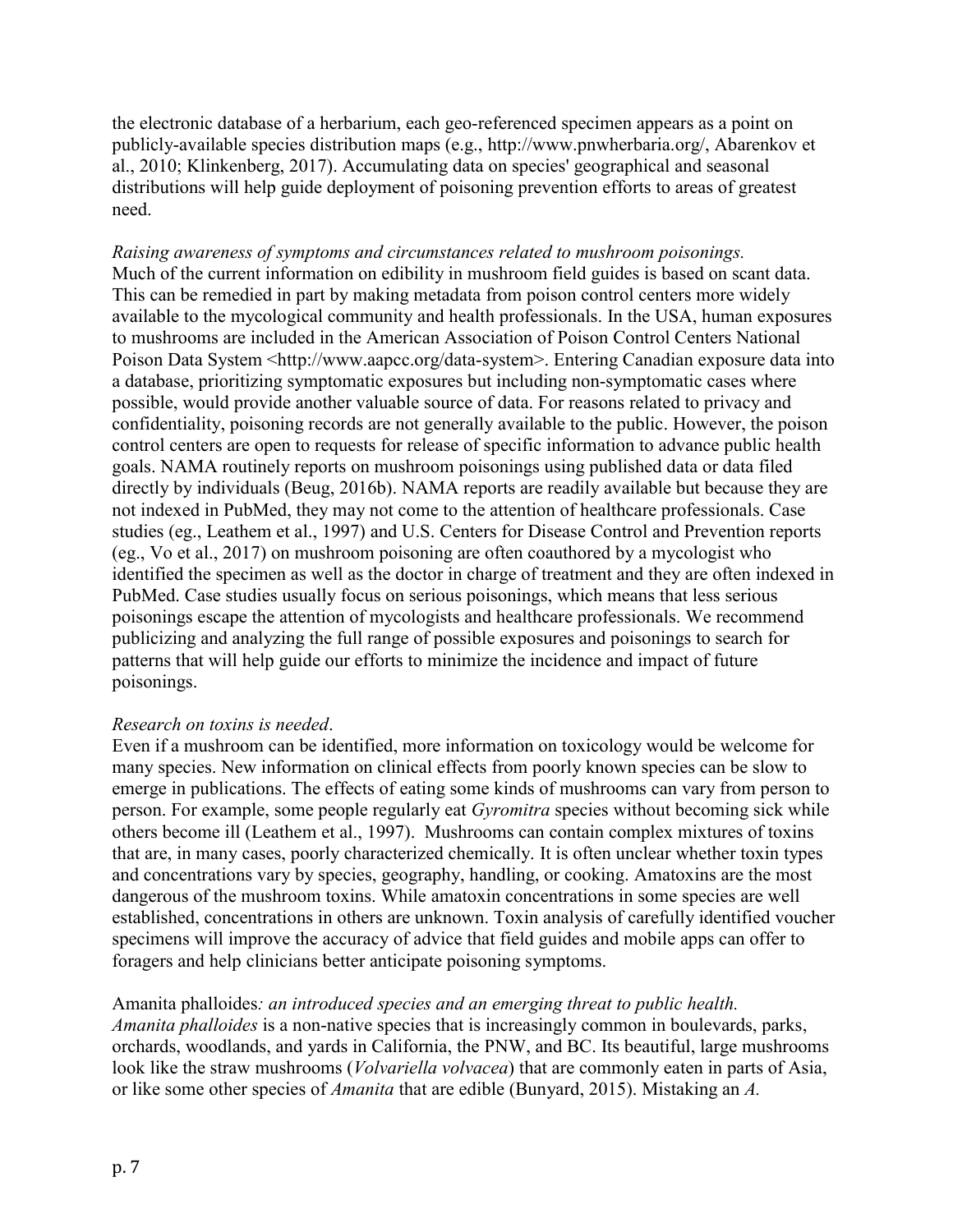*phalloides* mushroom for an edible species can be deadly; half a cap of a death cap mushroom can be enough to kill a small child (Vo et al., 2017). *Amanita phalloides* is not easily eradicated as the fungus lives hidden as belowground mycelium and as ectomycorrhizas on host trees for most of the year. Not until rainfall (or lawn watering) in late summer to fall does it give rise to mushrooms. *Amanita phalloides* is selective in its hosts but preference seems to vary with geography (Wolfe & Pringle, 2012). In eastern North America, it commonly grows with pines and other conifers. In Europe and the PNW, it most often partners with plants in the oak family but has also been reported with other kinds of trees including pines (Wolfe & Pringle, 2012). Likely introduced into California on imported nursery stock of exotic tree species, *A. phalloides* then established itself as a common associate of native coastal live oak (*Quercus agrifolia)* in relatively undisturbed woodlands as well as in urban settings (Pringle et al., 2009). The first confirmed record of the death cap in western North America was a collection made in Monterey California in 1938. Data from subsequent collections suggested that it spread to other parts of coastal California, dispersing by spores at approximately 3 to 9 km per year (Pringle et al., 2009). In British Columbia, in Victoria and Vancouver, the fungus appeared more recently and is most often associated with non-native broad-leaved trees, including boulevard plantings of hornbeam (*Carpinus betulus*) (Berch et al., 2017). Berch et al. (2017) detected *A. phalloides* on BC's native Garry Oak (*Quercus garryana*) and we are concerned that, as in California, the fungus will now spread into some of BC's native forests.

Without 100% effective public education, poisonings by death caps are probably inevitable as long as these mushrooms are abundant in our neighbourhoods. Minimizing annual mushroom production, possibly by slowing the transfer of *A. phalloides* from tree to tree or to native tree species in BC and the PNW may save lives. Genetic data suggest that *A. phalloides* has a short life span as an underground mycelium and that the species must reproduce regularly by spores (Dickie et al., 2016). This raises the possibility that collecting and discarding mushrooms before spore release, or reducing watering to reduce mushroom production may slow the spread of *A. phalloides*. In consultation with local city and parks planners and arborists gradual replacement of known *A. phalloides* host trees with non-host species in boulevards and parks may contribute to a long-term management regime. It may be possible to suppress or partially suppress death cap mushroom production along boulevards and in parks using N-fertilization, a strategy known to reduce fruiting in many mushroom species (Hasselquist & Högberg, 2014).

## *Expand public education initiatives.*

Experienced mycologists in mushroom clubs or associations, academic and governmental mycologists, poison control center staff, and public healthcare professionals have long been engaged in public education. Government agencies have been developing print and electronic advice on, for example, collecting mushrooms (BC Ministry of Forests and Range, 2010) and avoiding poisonous mushrooms (BC Centre for Disease Control, 2016). Clubs host fall mushroom shows featuring displays of edible versus poisonous mushrooms. Club members and academic mycologists teach about the roles of mushroom-forming fungi in decomposition and nutrient recycling, and in forming partnerships that provide nutrients to trees. They lead nature walks to observe mushrooms and may lead public forays to collect mushrooms. They offer advice on which mushrooms may be safe to eat.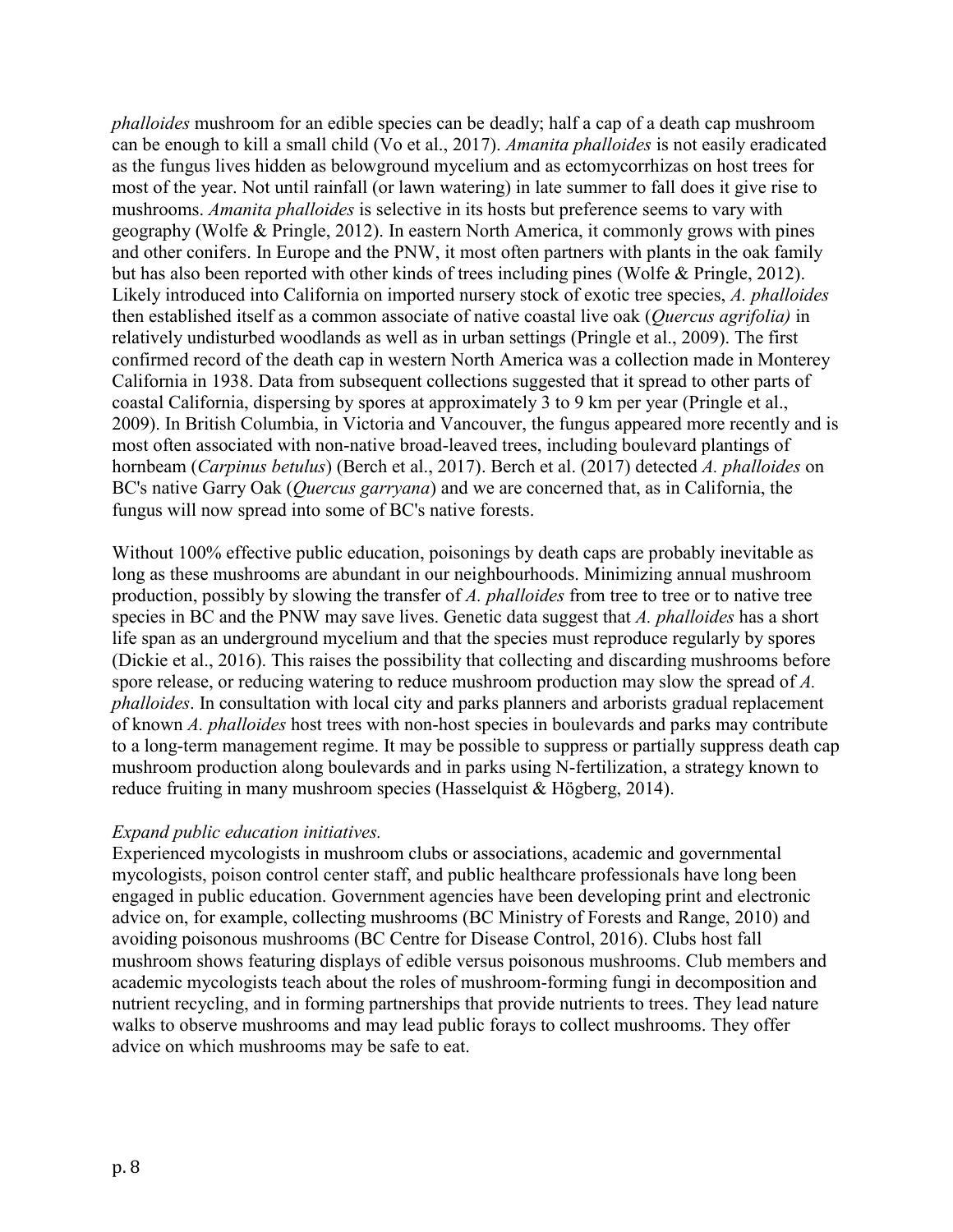However, we need to expand our public education efforts to respond to the new level of danger posed by *A. phalloides*. Approaches may include developing a publicly available web site to map areas where *A. phalloides* mushrooms have been sighted, taking advantage of crowd sourcing for data entry, with support from members of mycological clubs and poison control centers for data verification. Following the example of the Australian Capital Territory Health in Canberra, we can consider working with local governments to post warning signs at locations where these mushrooms are common (Dickie et al., 2016)*.* As a society, we increasingly turn to our cell phones for information. In recognition of this, we are developing a free online mobile application to distinguish common edible from dangerous poisonous species of BC and PNW (draft <[http://www.biodiversity.ubc.ca/mushroom/>](http://www.biodiversity.ubc.ca/mushroom/)). Acknowledging that we are increasingly multicultural, we can invite community volunteers to translate warnings about poisonous mushrooms into European and Asian languages. In preparation for our northwest coast fall mushroom season, we can offer television, newspaper or radio interviews in non-English media.

#### Recommendations to expand the appreciation of edible species:

- Provide a list of species generally considered edible to guide foragers, restaurants and farmers' market organizers. Listed species are enjoyed by many if appropriately handled and cooked (Table 1).
- Increase acceptance of the range of species considered edible through education of chefs, farmers' market organizers and the public.
- Develop a voluntary wild-harvested certification program that will provide consumers with quality assurance and with added information about species and sources of wild mushrooms.

## Background

Although tragedy brings mushrooms into focus, out of perhaps 7000 mushroom species reported from North America (MyCoPortal, 2017), very few are dangerously poisonous. North America and Europe likely have similar ratios of edible to toxic species. However, in Europe, mushrooms are much better known and there is a much longer history of mycophagy. Italian author Bruno



mushrooms harvested annually in BC each year arriving at the Vancouver International Airport for export to Asia.

Cetto's multi-volume field guide (1970, 1976, 1979, 1983, 1987, 1989, 1993) discusses edibility of almost 3000 species but categorizes only 0.2% of them as deadly poisonous. About 3% are poisonous (including the deadly species), 29% are considered edible (with varied degrees of desirability), and about 60% are inedible for reasons such as texture, taste or size. Increasing numbers of people ranging from professional foragers and chefs to private individuals have been seeking the delicious species to sell or to cook and eat (see Table 1). When all goes well, foraging is an enjoyable form of recreation with a Fig. 2. Some of the ~13,000 kg of wild pine valuable, tasty and nutritious reward.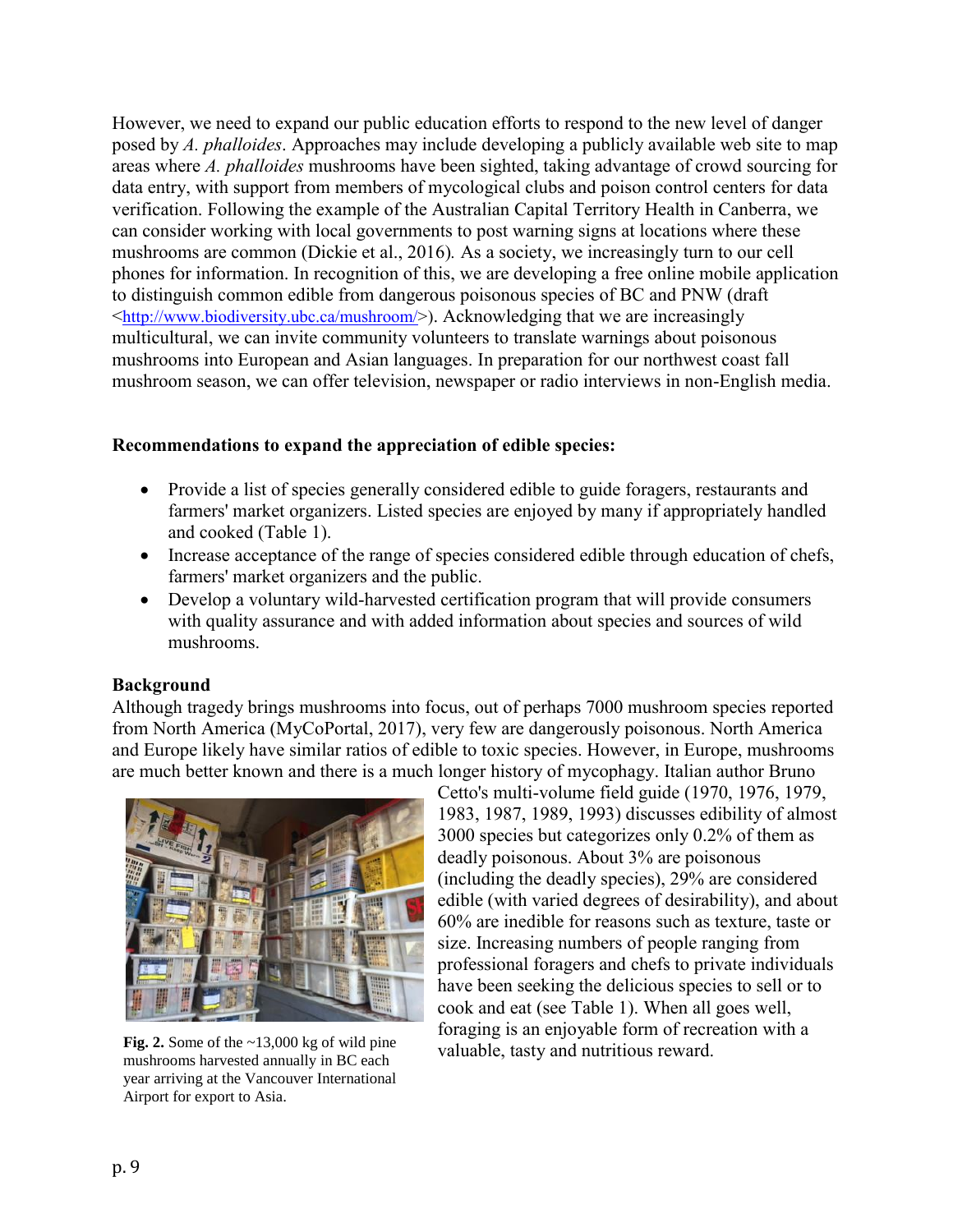The largely unregulated wild harvest of boletes (*Boletus edulis* and relatives), morels (*Morchella* spp.), matsutake (pine mushrooms, *Tricholoma murrillianum*) and chanterelles (*Cantharellus* spp.) (Fig. 2, Table 1) brings much needed income to rural economies (Arora, 2008; Ehlers & Hobby, 2010; Gamiet et al., 1998). Much of the foraged mushroom crop is sold for export with minimal official documentation. Given the informal nature of transactions, until and unless the countries importing mushrooms become concerned about their quality or wholesomeness, there is little incentive to regulate or inspect.

More regulation applies to mushrooms for the domestic market. In the USA, the federal Food, Drug, and Cosmetic Act serves 'To prohibit the movement in interstate commerce of adulterated and misbranded food, drugs, devices, and cosmetics...' Additional legislation is applied at the state or local levels (Nair, 2016). In Canada, sales of wild mushrooms are subject to general regulations about wholesome food. The Food and Drugs Act (Government of Canada, 2016) prohibits sales of food with any poisonous or harmful substance. In BC, provincial authorities (Government of British Columbia, 1999) regulate the premises selling the food, requiring that food is obtained from an approved source and is not unfit for consumption. Governmental programs such as FOODSAFE BC support proper food handling.

Improper food handling or preparation rather than misidentification has been implicated in almost all cases where illness from wild mushrooms was traced to commercial establishments such as restaurants. The USA Centers for Disease Control and Prevention and the BC Centre for Disease Control document cases of illness resulting from exposure to mushrooms. In 1987, five of 31 patrons at the Five Sails Restaurant at Vancouver's Pan Pacific Hotel required hospitalization after exposure to botulism through improperly canned chanterelle mushrooms (McLean et al., 1987). In 1991, 77 out of 483 guests at a Vancouver BC banquet for a retiring police chief became ill from morels that were served raw instead of cooked thoroughly as is necessary to make them edible (Kroeger, 1991). The relative rarity of such cases indicates that food handling regulations are, by and large, effective. Poisoning by unidentified or mis-identified foraged mushrooms usually takes place at home (Schenck-Jaeger et al. 2012), affecting private individuals or their pets (Beug et al. 2006).

## *Species generally considered edible*.

To guide amateur and professional foragers and consumers, we provide a list of wild species in the PNW and British Columbia that are generally considered edible (Table 1). The listed species are widely harvested, eaten and exported, and they are enjoyed in many parts of the world. If in good condition and correctly identified, it is appropriate to sell these species in farmers' markets and to serve them in restaurants. Similar lists of mushrooms suitable for commercialization are used in other parts of the world. In some jurisdictions (for example, in Belgium and Sweden), lists are like ours in providing recommendations without legal standing while in others, lists are backed by legislation, for example, in Austria, Spain and Washington State (Peintner et al., 2013; Washington State Legislature, 2013).

As a caveat to any list, a few individuals will react adversely even to relatively reliable species (Table 1) and basic recommendations for safe consumption include cooking wild mushrooms thoroughly rather than eating them raw and sampling only a small amount for a first experience with any new mushroom. Even for experienced connoisseurs, eating a few mouthfuls rather than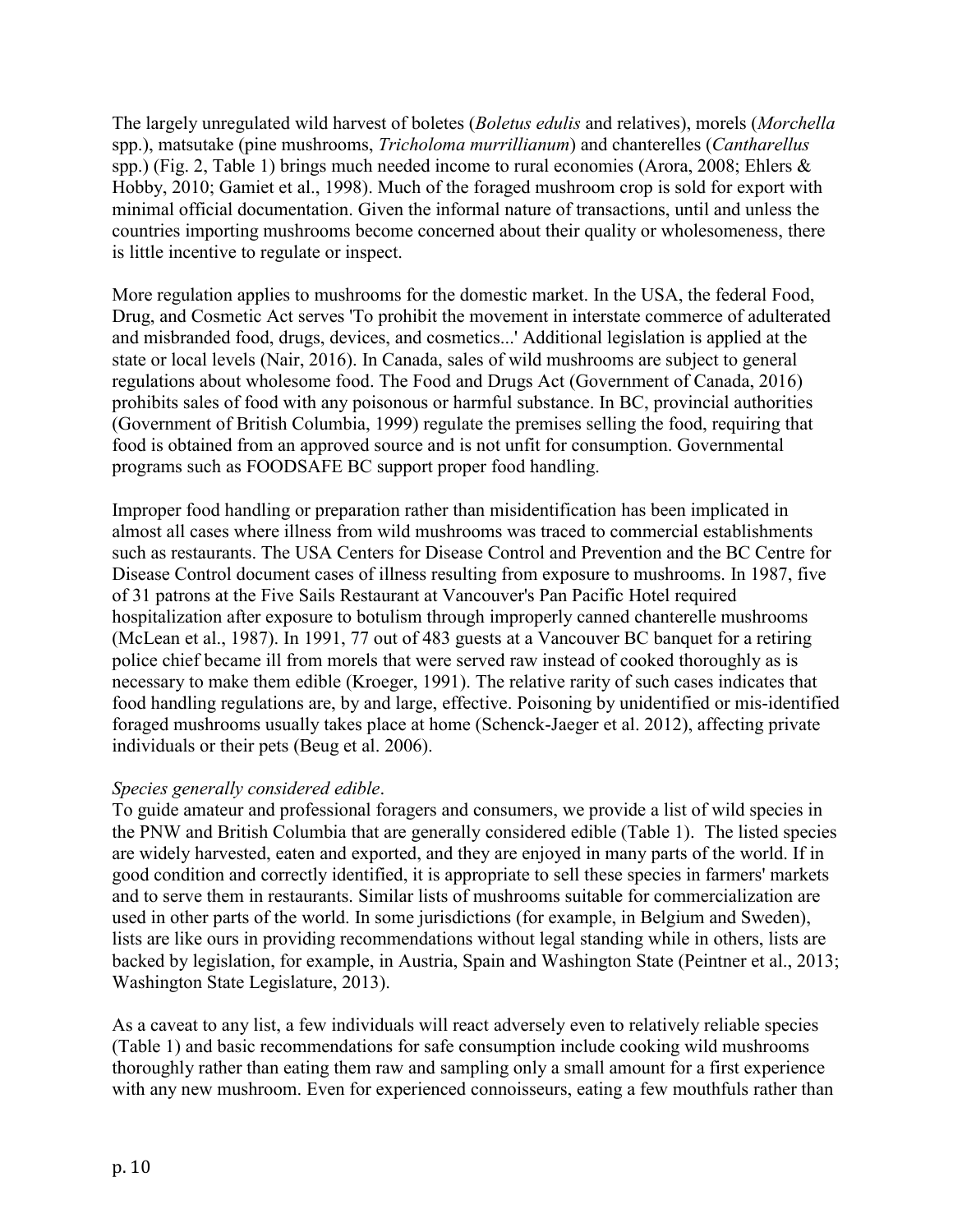gorging on a plateful of morels will be less likely to lead to an unpleasant reaction (Saviuc et al., 2010). Wild mushrooms should be enjoyed in moderation.

Providing education on safe foraging seems logical based on evidence that education reduces harm from, for example, sex or alcohol (Kohler et al., 2008; McBride et al., 2004). Some USA states would regulate training for commercial foragers but they have had difficulty implementing a hands-on course (Bos, 2015; Kamila, 2012). Affordable training can be provided through an online, text and image-based course (Wright et al., 2017) and if such an approach proves effective, it could be more widely implemented. Some European countries train mushroom identifiers to support recreational foragers in their local communities. In France, for example, training in mushroom identification is part of the university curriculum for pharmacists (although it is perhaps with less rigorous now than in the past, Denys, 2014). Although not all French pharmacists are highly skilled identifiers, some are willing and able to go through their customers' foraged collections, distinguishing the edible from the poisonous (Denys, 2014). In Switzerland, foragers can bring their collections to a controller, who will similarly examine specimens, discarding any that are not edible. To be certified, a controller must undergo training and an examination offered by a national organization, the Schweizerische Vereinigung Amtlicher Pilzkontrollorgane (2017). It is difficult to assess the impact of training but, encouragingly, none of the mushrooms checked by Swiss controllers were responsible for hospitalizations, based on exposures recorded from 1995 to 2009 (Schenk-Jaeger et al., 2012).

## *Increase acceptance of edible species through education of chefs, farmers' market organizers and the public*.

Mushroom identification courses, developed in collaboration with mushroom clubs, foragers and academic or governmental specialists would be popular with chefs and the foraging public. Classes for chefs and other professionals could be offered in conjunction with annual shows organized by mushroom clubs, using the fungi collected from the show to illustrate key characteristics of target species. Initially, grant funding would be needed to offset start-up costs, but afterwards, course fees would have to be high enough to cover expenses. The curriculum should include basic mushroom-related food safety as well as the skills necessary to distinguish among the most highly prized edibles and the most toxic species. This could lead to certification of professional competence with wild mushrooms as food.

## *Develop a voluntary wild-harvested certification program*.

A system of certification of mushrooms harvested by trained foragers could be implemented, possibly similar to existing certification systems for organic food. To be meaningful, certification would require government and possibly regulatory backing. A potential increase in value might induce producers to offer documentation of the batch, scientific name, and geographical provenance of foraged mushrooms as well as adhering to standard safe food handling protocols. If accepted as a guarantee of quality, certification could drive not only improved consumer protection but also expanded market opportunities for producers.

## Conclusion

Mushrooms are an essential part of our ecosystems and the benefits they offer greatly outweigh the risks they pose. Northwestern North Americans are taking pleasure in eating an expanding range of wild mushrooms while benefiting economically from sales of prized edibles. Associated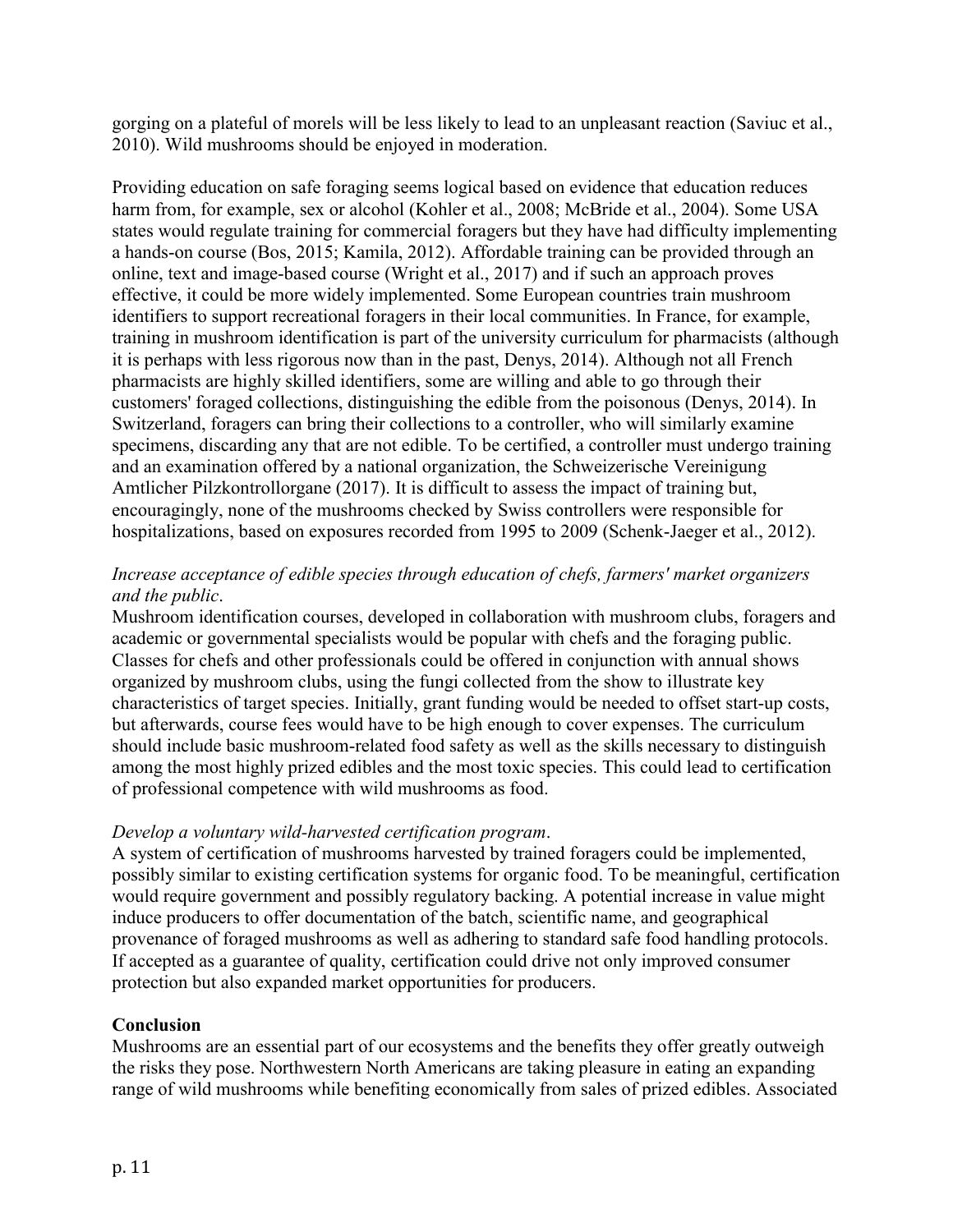with these trends however, the frequency of death and serious illness from poisonous mushrooms will increase unless prevented by deployment of our societal strengths. These strengths include members of mycological societies and associations, academic institutions and government departments, poison control centers and the medical community. Together, we have an opportunity to prevent tragedies while championing the benefits of enjoying mushroom diversity in northwestern North America.

#### Acknowledgments

We thank a University of British Columbia (UBC) Wall Solutions Initiative Grant 'Edible, poisonous or ecologically vital--DNA sequence database to characterize BC fungi important for human and environmental health' for support of our research and outreach project and for support of the workshop leading to this paper. We acknowledge a Stuntz Foundation Institutional grant that is contributing to development of the mobile application for recognition of edible and poisonous species that we have cited here. We thank Eric Taylor, Director, Derek Tan, Digital Media Specialist, and Amy Gibson, Communication & Events Coordinator from UBC's Beaty Biodiversity Museum for publicizing, documenting and providing the venue for the workshop. We also thank these organizations for project participation: UBC's Dept. of Botany; BC Centre for Disease Control; Rocky Mountain Poison and Drug Center; North American Mycological Association; South Vancouver Island Mycological Society; and the Vancouver Mycological Society.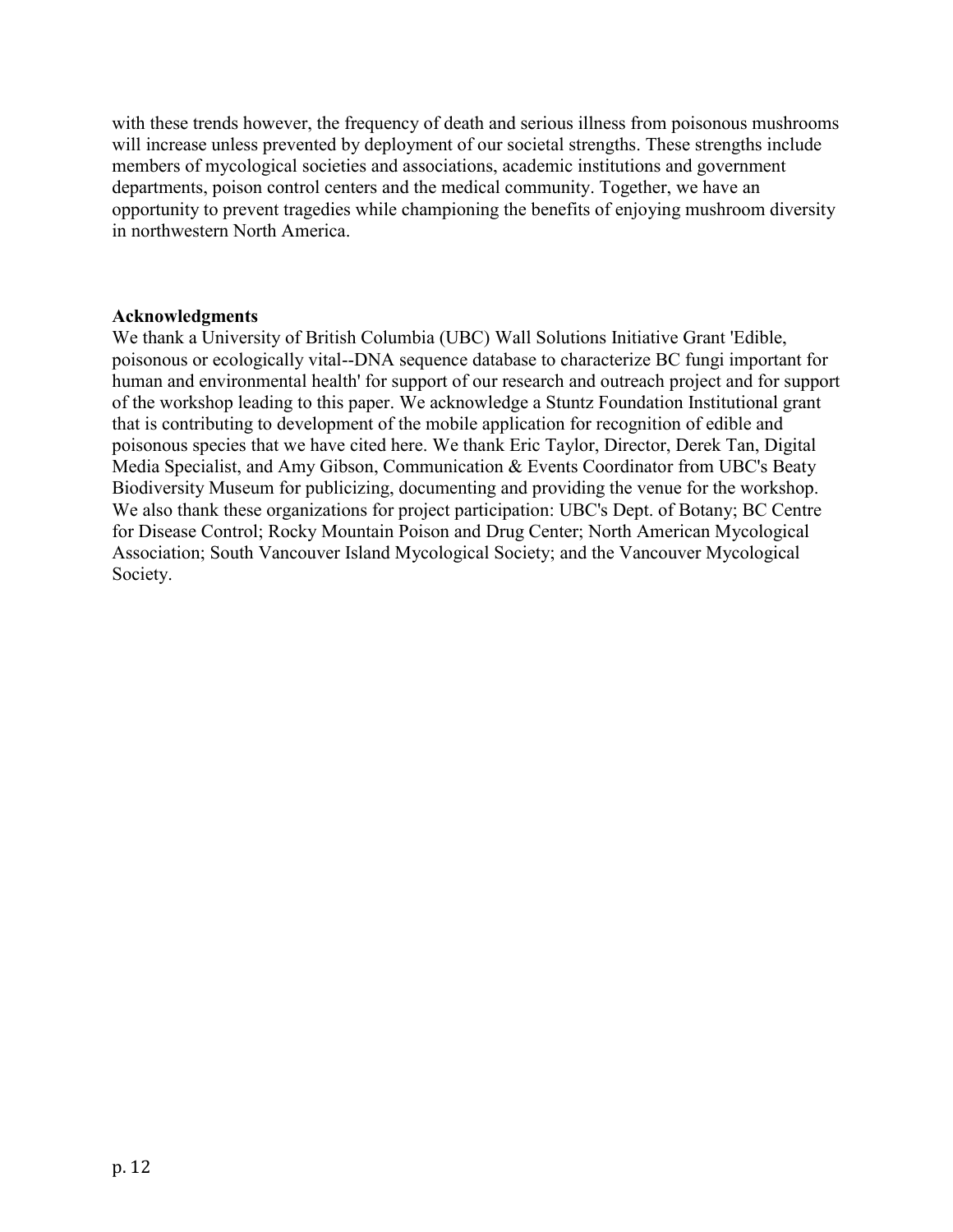Table 1. Draft List of Wild Mushroom Species Generally Regarded as Edible from the Pacific Northwest and BC

*Note:*

- Some of these species have poisonous look-alikes. Learn the characters of the poisonous species to avoid mistaking them for an edible species.
- Cook wild mushrooms thoroughly before eating them.
- 'Generally regarded as edible' means widely eaten and edible for most people but not necessarily for you. Sample only a small amount of any species new to you to minimize any unpleasant reaction due to personal sensitivity.
- Even when no associated illnesses have been reported, this represents lack of data rather than a 100% safe mushroom. Most if not all mushroom species cause problems for some few people.
- Eat wild mushrooms in moderation. Large servings, several days in succession, are associated with unpleasant reactions from some 'edible' species such as morels.

| $\mathbf{A}$<br>or<br>B <sup>1</sup> | Genus <sup>2</sup>        | Species                   | Common<br>name                                         | Reports of<br>associated<br>illness <sup>3</sup>                | How widely harvested,<br>eaten <sup>4</sup>                                                                           |
|--------------------------------------|---------------------------|---------------------------|--------------------------------------------------------|-----------------------------------------------------------------|-----------------------------------------------------------------------------------------------------------------------|
| $\overline{A}$                       | <b>Boletus</b>            | edulis                    | king<br>bolete,<br>penny bun,<br>porcini,<br>steinpilz | Rare<br>gastrointestinal<br>upsets                              | Extensive harvest and use<br>with a well-developed retail<br>market.                                                  |
| $\mathbf{A}$                         | <b>Boletus</b>            | rex-veris                 | spring king<br>bolete                                  | Not reported but<br>possible rare<br>gastrointestinal<br>upsets | Some regional use; recently<br>described regional endemic<br>had been misidentified as<br>Boletus edulis.             |
| $\overline{A}$                       | Cantharellus              | cascadensis               | Cascade<br>chanterelle                                 | Not reported but<br>possible rare<br>gastrointestinal<br>upsets | Some regional use; recently<br>described regional endemic;<br>usually misidentified as<br>Pacific golden chanterelle. |
| $\mathbf{A}$                         | Cantharellus              | formosus                  | Pacific<br>golden<br>chanterelle                       | Rare<br>gastrointestinal<br>upsets                              | Extensive harvest and use<br>with a well-developed retail<br>market.                                                  |
| $\mathbf{A}$                         | Cantharellus              | roseocanus                | rainbow<br>chanterelle                                 | Not reported but<br>possible rare<br>gastrointestinal<br>upsets | Some regional use; recently<br>described regional endemic;<br>usually misidentified as<br>Pacific golden chanterelle. |
| $\mathbf{A}$                         | Cantharellus              | subalbidus                | white<br>chanterelle                                   | Rare<br>gastrointestinal<br>upsets                              | Some regional use; Western<br>N. America regional<br>endemic.                                                         |
| $\mathbf{A}$                         | Hydnum                    | repandum<br>(and others)  | hedgehog<br>mushroom                                   | Not reported                                                    | Extensive harvest and use<br>with a well-developed retail<br>market.                                                  |
| $\mathsf{A}$                         | Hypomyces<br>(on Russula) | lactifluorum              | lobster                                                | Must be cooked.<br>Rare<br>gastrointestinal<br>upsets.          | Extensive harvest and use<br>with a well-developed retail<br>market                                                   |
| $\mathbf{A}$                         | Morchella                 | americana<br>(and others) | yellow<br>morels                                       | Must be cooked;<br>even if cooked may<br>be responsible for     | Some harvest and use with a<br>well-developed retail market.<br>More than one species may                             |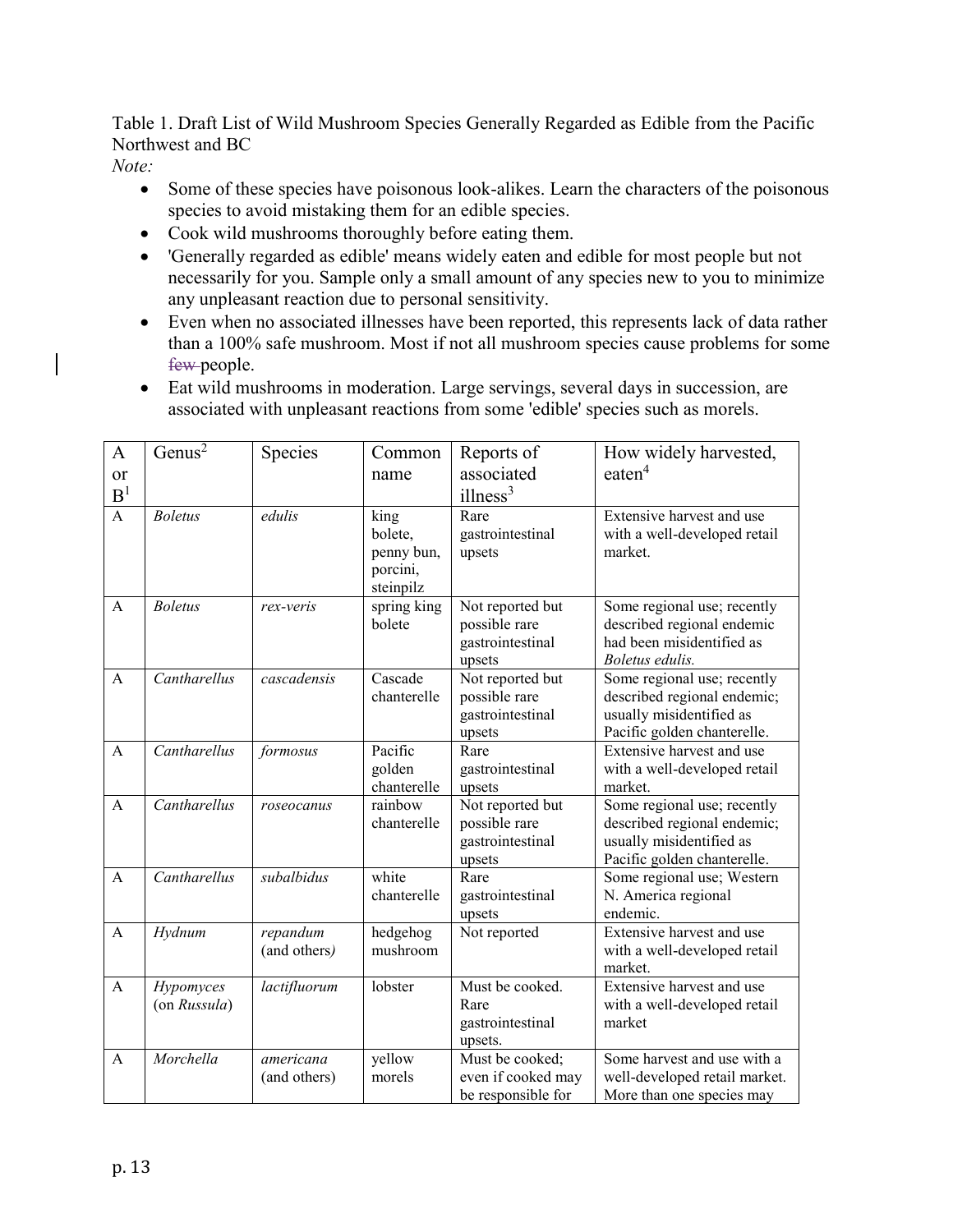| $\mathbf{A}$   | Genus <sup>2</sup>     | Species                        | Common              | Reports of                                 | How widely harvested,                                     |
|----------------|------------------------|--------------------------------|---------------------|--------------------------------------------|-----------------------------------------------------------|
| or             |                        |                                | name                | associated                                 | eaten <sup>4</sup>                                        |
| B <sup>1</sup> |                        |                                |                     | illness <sup>3</sup>                       |                                                           |
|                |                        |                                |                     | gastrointestinal                           | be sold under the same name.                              |
|                |                        |                                |                     | upsets or central                          |                                                           |
|                |                        |                                |                     | nervous system                             |                                                           |
|                |                        |                                |                     | effects that usually<br>resolve themselves |                                                           |
|                |                        |                                |                     | within a day.                              |                                                           |
| A              | Morchella              | snyderi (and                   | black               | Must be cooked;                            | Extensive harvest and use                                 |
|                |                        | others)                        | morels              | even if cooked may                         | with a well-developed retail                              |
|                |                        |                                |                     | be responsible for<br>gastrointestinal     | market. More than one<br>species is sold under the        |
|                |                        |                                |                     | upsets or central                          | same name.                                                |
|                |                        |                                |                     | nervous system                             |                                                           |
|                |                        |                                |                     | effects that usually                       |                                                           |
|                |                        |                                |                     | resolve themselves                         |                                                           |
|                |                        |                                |                     | within a day                               |                                                           |
| $\mathbf{A}$   | Polyozellus            | multiplex<br>group             | blue<br>chanterelle | Not reported                               | Uncommon in some regions<br>(Kagan et al., 2016) so       |
|                |                        |                                |                     |                                            | conservation needs of the                                 |
|                |                        |                                |                     |                                            | species should be considered.                             |
|                |                        |                                |                     |                                            | Some harvest and use; some                                |
|                |                        |                                | cauliflower         |                                            | retail market.<br>Some harvest and use with               |
| A              | Sparassis              | radicata                       | mushroom            | Not reported                               | some retail market.                                       |
| $\mathbf{A}$   | Tricholoma             | murrillianum                   | western             | Rare                                       | Extensive harvest and use                                 |
|                |                        | (previously                    | matsutake;          | gastrointestinal                           | with a well-developed retail                              |
|                |                        | misidentified                  | western             | upsets                                     | market; exports to Asia.                                  |
|                |                        | as $T$ .                       | pine<br>mushroom    |                                            |                                                           |
|                |                        | magnivelare)<br>in our region. |                     |                                            |                                                           |
| B              | Calvatia               | booniana                       | giant               | Rare                                       | Commonly eaten; rarely                                    |
|                |                        |                                | puffball            | gastrointestinal                           | retailed.                                                 |
| B              | Clitocybe <sup>5</sup> | praemagna                      | lightning           | upsets<br>Not reported                     | Considerable, First Nations.                              |
|                |                        |                                | mushroom            |                                            | For wider commercialization,                              |
|                |                        |                                |                     |                                            | the characteristics that                                  |
|                |                        |                                |                     |                                            | distinguish this species from                             |
|                |                        |                                |                     |                                            | the several poisonous<br>Clitocybe species would need     |
|                |                        |                                |                     |                                            | to be well understood.                                    |
| B              | Lepista                | nuda                           | blewit              | More difficult to                          | Considerable harvest and use                              |
|                |                        |                                |                     | identify than some                         | with some retail market. May                              |
|                |                        |                                |                     | of the other species.<br>Rare              | be imported rather than<br>collected from the wild in our |
|                |                        |                                |                     | gastrointestinal                           | region.                                                   |
|                |                        |                                |                     | upsets                                     |                                                           |
| B              | Coprinus               | comatus                        | shaggy              | Rare                                       | Commonly eaten; rarely<br>retailed.                       |
|                |                        |                                | mane                | gastrointestinal<br>upsets                 |                                                           |
| B              | Craterellus            | calicornu-                     | horn of             | Rare                                       | Considerable retail market.                               |
|                |                        | copioides                      | plenty;             | gastrointestinal                           |                                                           |
|                |                        | (until recently,               | black               | upsets                                     |                                                           |
|                |                        | identified as                  | chanterelle         |                                            |                                                           |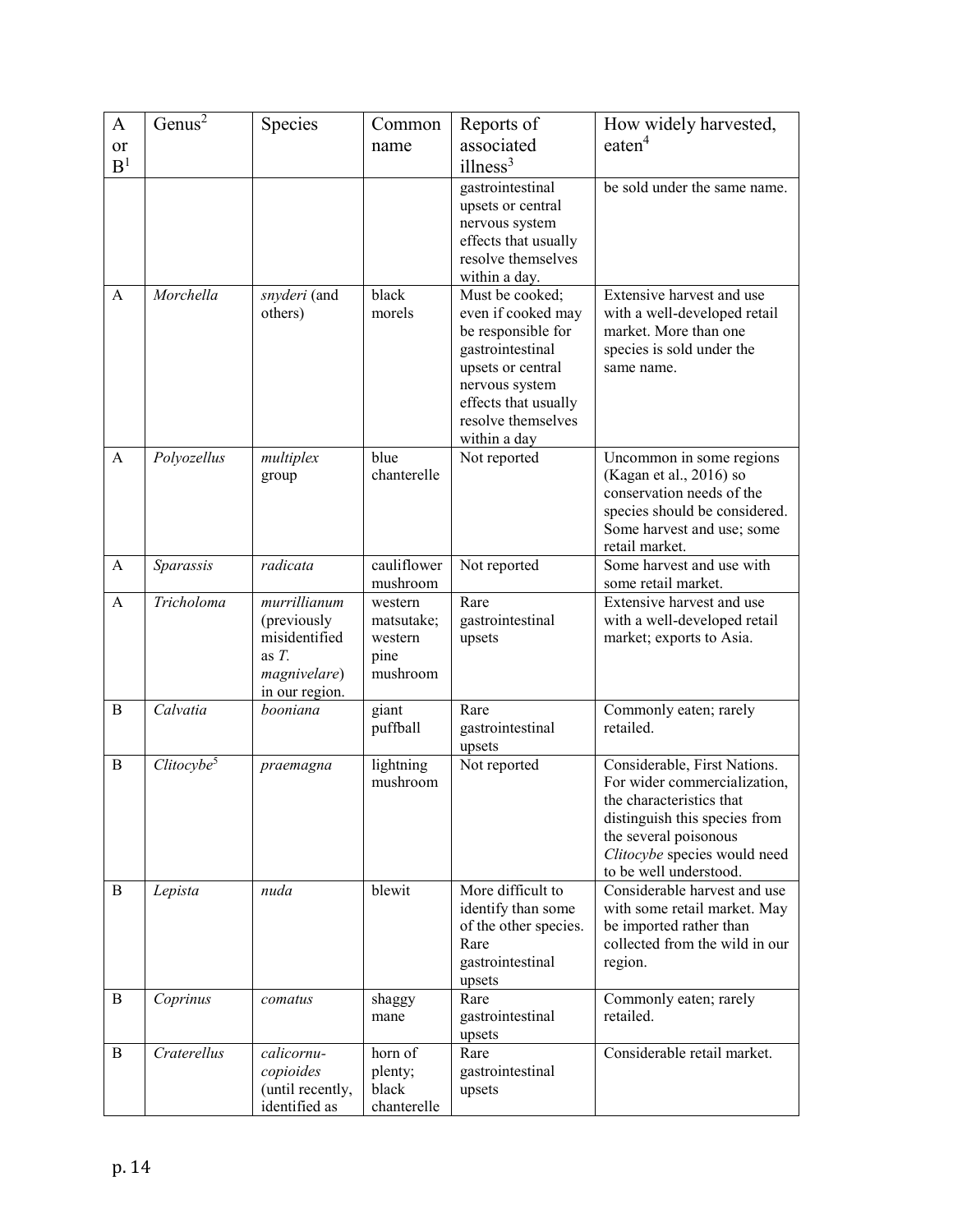| $\mathbf{A}$   | Genus <sup>2</sup> | Species                                     | Common                                                   | Reports of                                                      | How widely harvested,                                                                                              |
|----------------|--------------------|---------------------------------------------|----------------------------------------------------------|-----------------------------------------------------------------|--------------------------------------------------------------------------------------------------------------------|
| or             |                    |                                             | name                                                     | associated                                                      | eaten <sup>4</sup>                                                                                                 |
| B <sup>1</sup> |                    |                                             |                                                          | illness <sup>3</sup>                                            |                                                                                                                    |
|                |                    | $C$ . cornuco-<br>pioides in our<br>region. |                                                          |                                                                 |                                                                                                                    |
| B              | Craterellus        | tubaeformis                                 | winter<br>chan-<br>terelle;<br>yellowlegs,<br>yellowfoot | Rare<br>gastrointestinal<br>upsets                              | Some harvest and use; some<br>retail market.                                                                       |
| B              | Hericium           | abietis<br>(and others)                     | bear's head<br>fungus;<br>conifer<br>coral<br>mushroom   | Not reported                                                    | Some harvest and use; some<br>retail market.                                                                       |
| B              | Hericium           | erinaceus<br>(and others)                   | lion's mane<br>fungus                                    | Not reported                                                    | Some harvest and use,<br>sometimes cultivated; some<br>retail market.                                              |
| B              | Lycoperdon         | perlatum                                    | common<br>puffball                                       | Rare<br>gastrointestinal<br>upsets                              | Commonly eaten; rarely<br>retailed.                                                                                |
| $\mathbf B$    | Lyophyllum         | decastes                                    | fried<br>chicken<br>mushroom                             | More difficult to<br>identify than some<br>of the other species | Considerable harvest and use<br>with some retail market.                                                           |
| B              | Pleurotus          | populinus &<br>pulmonarius                  | oyster<br>mushroom                                       |                                                                 | A cultivated species is<br>extensively grown and sold.<br>Some foraging but little<br>marketing of wild specimens. |

<sup>1</sup>A--Widely appreciated as edible species that appear at least sometimes in the retail market; B--some retail market, may require more experience for accurate identification.

<sup>2</sup>List of mushrooms from Berch and Cocksedge (2003) and from sequence analysis of UBC (2017) specimens (Berbee, unpublished).

<sup>3</sup>Reports of illness from Beug et al. (2006) or exposures to mushrooms from BC Centre for Disease Control (unpublished).

<sup>4</sup>If seven or more buyers bought and sold the species in BC (Berch & Cocksedge, 2003), that is evidence of extensive use with a well-developed retail market. Four or more buyers indicates a still considerable retail market for the species. Some species are recommended as 'edible' in mushroom guides but are not commonly sold on the retail market. Some species are closely related to common edible species so they are reasonably presumed to be edible, although testing has been limited. The more widely a mushroom species is eaten, the better the evidence that the species is generally safe and the more likely that rare but unpleasant side effects are characterized.

<sup>5</sup>*Clitocybe praemagna* consumption reported in Spak & Hazelbower (2014). Several *Clitocybe* species are poisonous. However, the lightning mushroom is biologically not a *Clitocybe* species and the scientific name applied to it will require updating based on new DNA sequence data (D. Arora, personal communication June 2017; S. Berch unpublished results).

6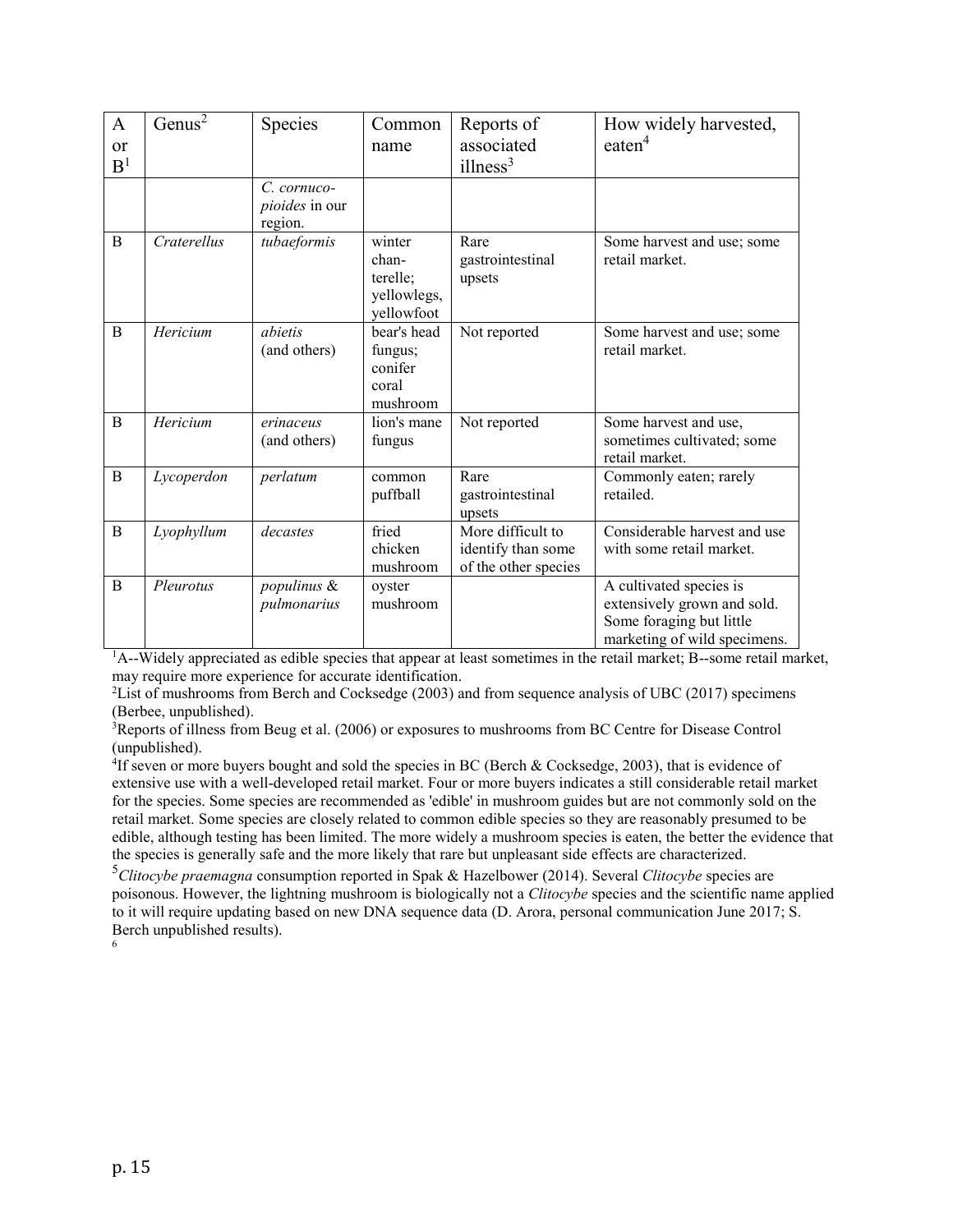References

- Abarenkov, K., Tedersoo, L., Nilsson, R.H., Vellak, K., Saar, I., Veldre, V., Parmasto, E., Prous, M., Aan, A., Ots, M., Kurina, O., Ostonen, I., Jõgeva, J., Halapuu, S., Poldmaa, K., Toots, M., Truu, J., Larsson, K.H., Kõljalg, U. 2010. PlutoF-a Web based workbench for ecological and taxonomic research, with an online implementation for fungal ITS sequences. *Evolutionary Bioinformatics* 6:189-196.
- Arora, D. 2008. California porcini: three new taxa, observations on their harvest, and the tragedy of no commons. *Economic Botany* 62:356-375.
- BC Centre for Disease Control. 2016. Poisonous mushrooms can make you sick or kill you. [http://www.bccdc.ca/about/news-stories/news-releases/2016/death-cap](http://www.bccdc.ca/about/news-stories/news-releases/2016/death-cap-mushrooms)[mushrooms](http://www.bccdc.ca/about/news-stories/news-releases/2016/death-cap-mushrooms) (accessed Jul 12, 2017).
- BC Ministry of Forests and Range. 2010. Harvesting edible wild mushrooms in BC. <https://www.for.gov.bc.ca/hfp/publications/00028/harvest.htm> (accessed Jul 12, 2017).
- Berch, S.M., Cocksedge, W. 2003. Commercially important wild mushrooms and fungi of British Columbia: what buyers are buying. (accessed Jun 15, 2017) Forest Science Program Technical report 006 ISBN 0-7726-4932-4, Crown Publications, Victoria BC.
- Berch, S.M., Kroeger, P., Finston, T. 2017. The death cap mushroom (*Amanita phalloides*) moves to a native tree in Victoria, British Columbia. *Botany* 95:435-440.
- Berger, K.J., Guss, D.A. 2005. Mycotoxins revisited: Part II. *Journal of Emergency Medicine* 28:175-183.
- Beug, M.W. 2016a. Amatoxin Mushroom Poisoning in North America 2015-2016. *McIlvainea* [http://www.namyco.org/toxicology\\_reports.php](http://www.namyco.org/toxicology_reports.php) (accessed Sept 1, 2017).
- Beug, M.W. 2016b. Mushroom poisoning in North America, summary of voluntary reporting and news articles for 2015 and 2016. *McIlvainea* [http://www.namyco.org/toxicology\\_reports.php](http://www.namyco.org/toxicology_reports.php) (accessed July 10, 2017).
- Beug, M.W., Shaw, M., Cochran, K.W. 2006. Thirty-plus years of mushroom poisoning: Summary of the approximately 2,000 reports in the NAMA case registry. *McIlvainea* 16:47-68.
- Bos, M. 2015. Local mushroom foragers question safety of mushroom harvesting certification courses. [http://www.citypages.com/restaurants/local-mushroom](http://www.citypages.com/restaurants/local-mushroom-foragers-question-safety-of-mushroom-harvesting-certification-courses-6597364)[foragers-question-safety-of-mushroom-harvesting-certification-courses-6597364](http://www.citypages.com/restaurants/local-mushroom-foragers-question-safety-of-mushroom-harvesting-certification-courses-6597364) (accessed June 5, 2017) Citypages, Minneapolis MN.
- Bunyard, B.A. 2015. The real story behind increased *Amanita* poisonings in North America
- . *FUNGI Magazine* (accessed Sept. 1, 2017), Moorpark, CA.
- Cetto, B. 1970. I Funghi dal Vero. Saturnia, Trento, Italy 669 p.
- Cetto, B. 1976. I Funghi dal Vero. Saturnia, Trento, Italy 729 p.
- Cetto, B. 1979. I Funghi dal Vero. Saturnia, Trento, Italy 635 p.
- Cetto, B. 1983. I Funghi dal Vero. Saturnia, Trento, Italy 697 p.
- Cetto, B. 1987. I Funghi dal Vero. Saturnia, Trento, Italy 723 p.
- Cetto, B. 1989. I Funghi dal Vero. Saturnia, Trento, Italy 719 p.
- Cetto, B. 1993. I Funghi dal Vero. Saturnia, Trento, Italy 759 p.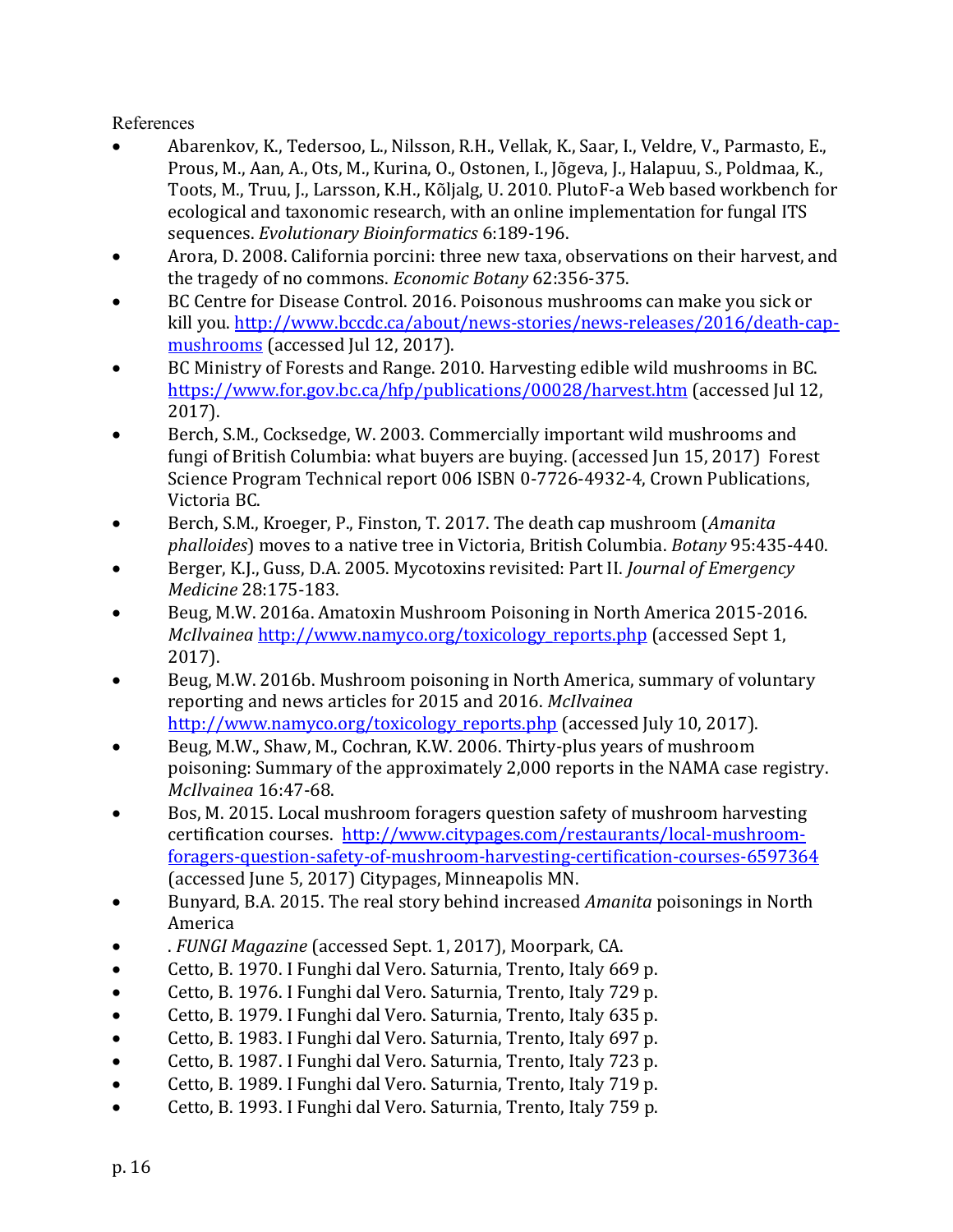- Denys, E. 2014. Peut-on encore apporter ses champignons chez le pharmacien? (Can we still bring our mushroom collections to the pharmacist?). [http://france3](http://france3-regions.francetvinfo.fr/bretagne/2014/09/09/faut-il-encore-apporter-ses-champignons-chez-le-pharmacien-547032.html) [regions.francetvinfo.fr/bretagne/2014/09/09/faut-il-encore-apporter-ses](http://france3-regions.francetvinfo.fr/bretagne/2014/09/09/faut-il-encore-apporter-ses-champignons-chez-le-pharmacien-547032.html)[champignons-chez-le-pharmacien-547032.html](http://france3-regions.francetvinfo.fr/bretagne/2014/09/09/faut-il-encore-apporter-ses-champignons-chez-le-pharmacien-547032.html) (accessed Jul 31, 2017) franceinfo France 3, Bretagne.
- Dickie, I.A., Nunez, M.A., Pringle, A., Lebel, T., Tourtellot, S.G., Johnston, P.R. 2016. Towards management of invasive ectomycorrhizal fungi. *Biological Invasions* 18:3383-3395.
- Ehlers, T., Hobby, T. 2010. The chanterelle mushroom harvest on northern Vancouver Island, British Columbia: Factors relating to successful commercial development. *BC Journal of Ecosystems and Management* 11:72-83.
- Epis, S., Matinato, C., Gentili, G., Varotto, F., Bandi, C., Sassera, D. 2010. Molecular detection of poisonous mushrooms in different matrices. *Mycologia* 102:747-754.
- F.B.M. Consulting Ent. 1989. The harvesting of edible wild mushrooms in British Columbia. (accessed Jul 15, 2017) Integrated Resources Branch, B.C.F.S. BC Ministry of Forests, Victoria BC.
- Gamiet, S., Ridenour, H., Philpot, F. 1998. An overview of pine mushrooms in the Skeena-Bulkley region. (accessed Jul 25, 2017), Smithers BC.
- Government of British Columbia. 1999. Public Health Act. Food Premises Regulation. In: B.C. Reg. 210/99. Queen's Printer, Victoria BC.
- Government of Canada. 2016. Food and Drugs Act. [http://laws-lois.justice.gc.ca](http://laws-lois.justice.gc.ca/) (accessed Jul 28, 2017).
- Hasselquist, N.J., Högberg, P. 2014. Dosage and duration effects of nitrogen additions on ectomycorrhizal sporocarp production and functioning: an example from two Nlimited boreal forests. *Ecology and Evolution* 4:3015-3026.
- Hatten, B.W., McKeown, N.J., Hendrickson, R.G., Horowitz, B.Z. 2012. The epidemiology of mushroom ingestion calls to US poison control centers: 2001-2011. *Clinical Toxicology* 50:574-575.
- Kagan, J., Vrilakas, S., Christy, J., Gaines, E., Wise, L., Pahl, C., Howell, K. 2016. Rare, threatened and endangered species of Oregon. <http://inr.oregonstate.edu/orbic/rare-species/rare-species-oregon-publications> (accessed Jul 28 2017).
- Kamila, A.Y. 2012. Safety of wild mushrooms put off as law gets moldy. *Portland Press Herald* [http://www.pressherald.com/2012/12/15/safety-of-wild](http://www.pressherald.com/2012/12/15/safety-of-wild-mushrooms-put-off-as-law-gets-moldy-_2012-12-16/)mushrooms-put-off-as-law-gets-moldy- 2012-12-16/ (accessed June 5 2017), Portland Maine.
- Klinkenberg, B. 2017. Welcome to the E-Flora BC Advanced Search Page. [http://linnet.geog.ubc.ca/DB\\_Query/QueryForm.aspx](http://linnet.geog.ubc.ca/DB_Query/QueryForm.aspx) (accessed June 29, 2017).
- Kohler, P.K., Manhart, L.E., Lafferty, W.E. 2008. Abstinence-only and comprehensive sex education and the initiation of sexual activity and teen pregnancy. *Journal of Adolescent Health* 42:344-351.
- Kowalczyk, M., Sekula, A., Mleczko, P., Olszowy, Z., Kujawa, A., Zubek, S., Kupiec, T. 2015. Practical aspects of genetic identification of hallucinogenic and other poisonous mushrooms for clinical and forensic purposes. *Croatian Medical Journal* 56:32-40.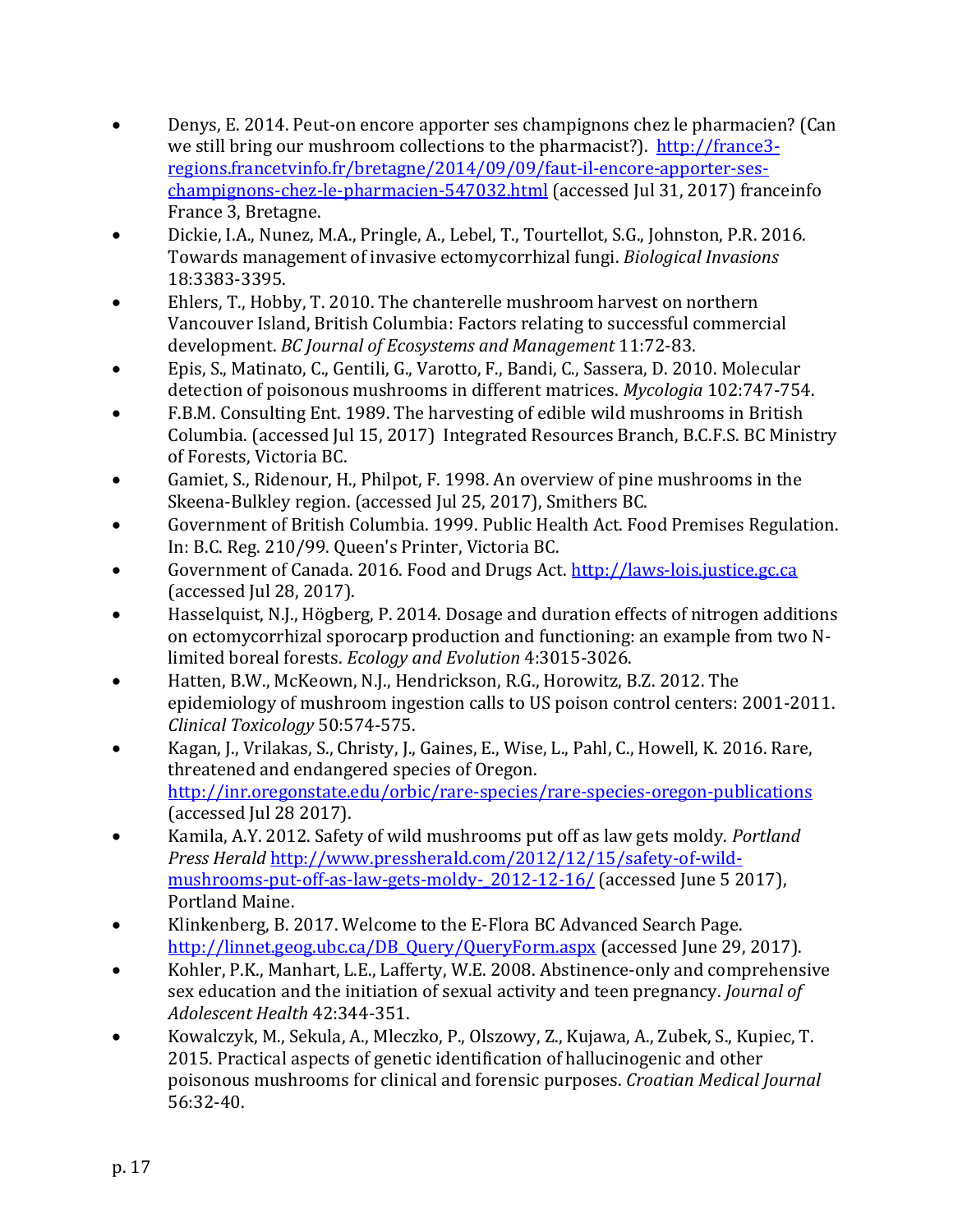- Kroeger, P. 1991. 'Yumm,' said the police chief. *Mushroom the Journal* 34.
- Leathem, A.M., Purssell, R.A., Chan, V.R., Kroeger, P.D. 1997. Renal failure caused by mushroom poisoning. *Clinical Toxicology* 35:67-75.
- Leikin, J.B., Paloucek, F.P. 2008. Poisoning and Toxicology Handbook, 4th ed. CRC Press, Boca Raton FL 1331 p.
- McBride, N., Farringdon, F., Midford, R., Meuleners, L., Phillips, M. 2004. Harm minimization in school drug education: final results of the School Health and Alcohol Harm Reduction Project (SHAHRP). *Addiction* 99:278-291.
- McLean, H., Peck, S., Eng, G., Mathias, R., Black, W., Morgan, G. 1987. Epidemiologic notes and reports. Restaurant-associated botulism from mushrooms bottled inhouse -- Vancouver, British Columbia, Canada. *MMWR Morbidity and Mortality Weekly Report* 36:103.
- Michelot, D., Toth, B. 1991. Poisoning by *Gyromitra esculenta* a review. *Journal of Applied Toxicology* 11:235-243.
- MyCoPortal. 2017. Mycology Collection Portal. <http://mycoportal.org/portal/index.php> (accessed Jul 5, 2017).
- Nair, P. 2016. National survey of state regulation of wild mushroom foraging for retail sale. *Journal of the Association of Food and Drug Officials* 76:60-72.
- Peintner, U., Schwarz, S., Mešić, A., Moreau, P.-A., Moreno, G., Saviuc, P. 2013. Mycophilic or mycophobic? Legislation and guidelines on wild mushroom commerce reveal different consumption behaviour in European countries. *PLOS ONE* 8:e63926.
- Pringle, A., Adams, R.I., Cross, H.B., Bruns, T.D. 2009. The ectomycorrhizal fungus *Amanita phalloides* was introduced and is expanding its range on the west coast of North America. *Molecular Ecology* 18:817-833.
- Ruán-Soto, F., Garibay-Orijel, R., Cifuentes, J. 2006. Process and dynamics of traditional selling wild edible mushrooms in tropical Mexico. *Journal of Ethnobiology and Ethnomedicine* 2:e1-13.
- Santiago, F.H., Moreno, J.P., Cázares, B.X., Suárez, J.J.A., Trejo, E.O., Oca, G.M.M.d., Aguilar, I.D. 2016. Traditional knowledge and use of wild mushrooms by Mixtecs or Ñuu savi, the people of the rain, from Southeastern Mexico. *Journal of Ethnobiology and Ethnomedicine* 12:e1-22.
- Saviuc, P., Harry, P., Pulce, C., Garnier, R., Cochet, A. 2010. Can morels (*Morchella* sp.) induce a toxic neurological syndrome? *Clinical Toxicology* 48:365-372.
- Schenk-Jaeger, K.M., Rauber-Lüthy, C., Bodmer, M., Kupferschmidt, H., Kullak-Ublick, G.A., Ceschi, A. 2012. Mushroom poisoning: A study on circumstances of exposure and patterns of toxicity. *European Journal of Internal Medicine* 23:e85- e91.
- Schweizerische Vereinigung Amtlicher Pilzkontrollorgane (Swiss Association of Offical Mushroom Control Organizations). 2017. Bienvenue sur le site de la VAPKO. <http://www.vapko.ch/index.php/fr/> (accessed Jul 31, 2017).
- Smart, A. 2016. Three-year-old boy dies after eating poisonous mushroom in Victoria. [http://www.timescolonist.com/news/local/three-year-old-boy-dies-after](http://www.timescolonist.com/news/local/three-year-old-boy-dies-after-eating-poisonous-mushroom-in-victoria-1.2363831)[eating-poisonous-mushroom-in-victoria-1.2363831](http://www.timescolonist.com/news/local/three-year-old-boy-dies-after-eating-poisonous-mushroom-in-victoria-1.2363831) (accessed Jul 12, 2017).
- Spak, S., Hazelbower, J. 2014. Upper Nicola Band traditional use study for the Kinder Morgan trans-mountain pipeline exansion.